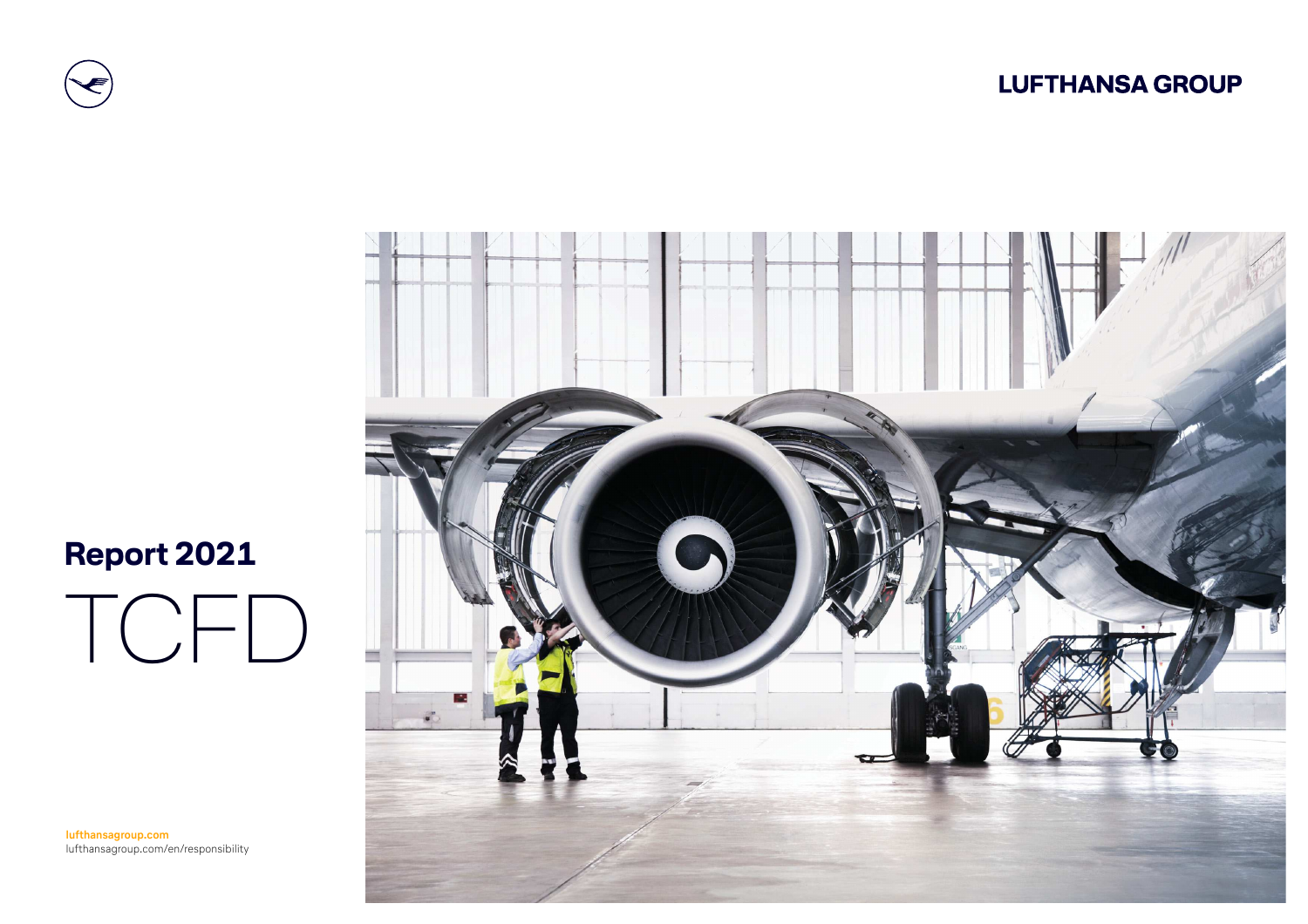Lufthansa Group believes that governments, companies and investors have a responsibility to mitigate the impacts of a changing climate and facilitate a transition to a climate-resilient economy.

In 2020, the Lufthansa Group committed to aligning its climate-related disclosures with the Taskforce on Climate-related Financial Disclosures (TCFD) recommendations, to help understand the impacts of climate change on its business. The Group began the process of analyzing scenarios to further identify and analyze potential impacts from climate change related risks and opportunities on its business model. Despite the impacts of COVID-19, Lufthansa Group remains committed to transparent climate-related disclosure. The TCFD provides a framework to improve the disclosure of consistent, comparable, reliable, and clear climate-related financial information so that investors can make better capital allocation decisions in support of the transition to a low-carbon economy.

The 2021 disclosure builds on earlier disclosures made for previous years, which can be found in the corresponding sustainability and non-financial reports published by Lufthansa Group. The disclosure is also made in respect of Lufthansa Group´s role as a globally operating air transport company that plays a leading role in its home markets in Europe.

For the financial year 2021, we have prepared the following table to summarize how the Lufthansa Group aligns with the TCFD recommendations.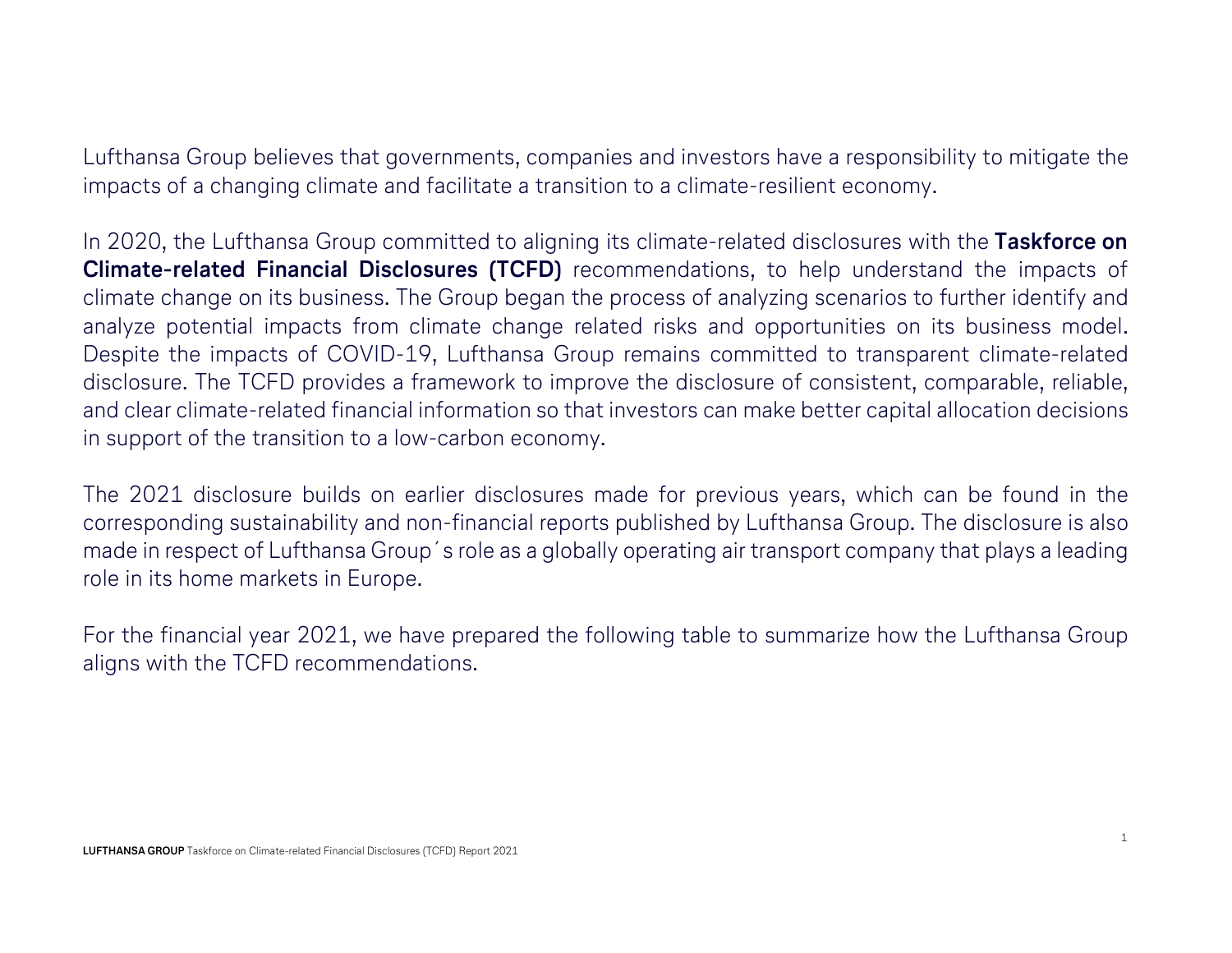| <b>TCFD Recommendation</b> |                                                                                             | Lufthansa Group Approach                                                                                                                                                                                                                                                                                                                                                                                                                                                                                                                                                                                                                                                                                                                                                                                                                                                                                                                                                                                                                                                                                                                                                                                                                                                                                                                                                                                                                                                                                                                                                                                                                                                                                                                                                                                                        | <b>Further Disclosure</b>                                                                                                                                                                                                                                                             |
|----------------------------|---------------------------------------------------------------------------------------------|---------------------------------------------------------------------------------------------------------------------------------------------------------------------------------------------------------------------------------------------------------------------------------------------------------------------------------------------------------------------------------------------------------------------------------------------------------------------------------------------------------------------------------------------------------------------------------------------------------------------------------------------------------------------------------------------------------------------------------------------------------------------------------------------------------------------------------------------------------------------------------------------------------------------------------------------------------------------------------------------------------------------------------------------------------------------------------------------------------------------------------------------------------------------------------------------------------------------------------------------------------------------------------------------------------------------------------------------------------------------------------------------------------------------------------------------------------------------------------------------------------------------------------------------------------------------------------------------------------------------------------------------------------------------------------------------------------------------------------------------------------------------------------------------------------------------------------|---------------------------------------------------------------------------------------------------------------------------------------------------------------------------------------------------------------------------------------------------------------------------------------|
| <b>GOVERNANCE</b>          | Α.<br>Describe the<br>board's oversight of<br>climate-related<br>risks and<br>opportunities | The Executive Board has ultimate oversight of climate-related issues and<br>has been responsible for reviewing the Lufthansa Group's climate related<br>risks and opportunities, strategy, measures and target setting. At the<br>Executive Board level, the Chief Customer Officer (CCO) takes over the<br>responsibility for the company's environmental, climate and social effects.<br>In the reporting year, the Corporate Responsibility department, which<br>reports directly to the CCO, was expanded considerably in terms of content<br>and personnel in order to meet the growing demands and aspirations of the<br>Lufthansa Group.<br>The definition of priorities and the further development of sustainability-<br>relevant activities within the Lufthansa Group took place during the<br>reporting year in the context of the Group Executive Board's meetings, as<br>well as in the Group Executive Committee (GEC). The GEC, which is chaired<br>by the Chief Executive Officer, is a senior management level entity and<br>consists of the Executive Board of Deutsche Lufthansa AG, the CEOs of<br>the segment parent companies, the senior executives of the Network<br>Airlines and the heads of the Group's Strategy, Controlling and<br>Communications departments. In the reporting year, the Group Policy<br>Committee (GPC) was also established. It is also chaired by the Chief<br>Executive Officer. The GPC discusses politically significant issues, also<br>relevant to sustainability, and prepares decisions. Individual managers<br>within the committees are responsible for implementing concrete activities<br>and projects.<br>The Sustainability Circle, led by the Corporate Responsibility department,<br>was also established in the reporting year. Its objective of this monthly | <b>Lufthansa Group</b><br>Annual Report 2021,<br>- Report of the<br>Supervisory Board<br>(p. 10)<br><b>Annual Report 2021</b><br>(Combined non-<br>financial declaration), -<br>Organisational<br>foundations and<br>responsibilities (p. 97ff).<br>CDP Report 2021<br>$C1.1 - C1.1b$ |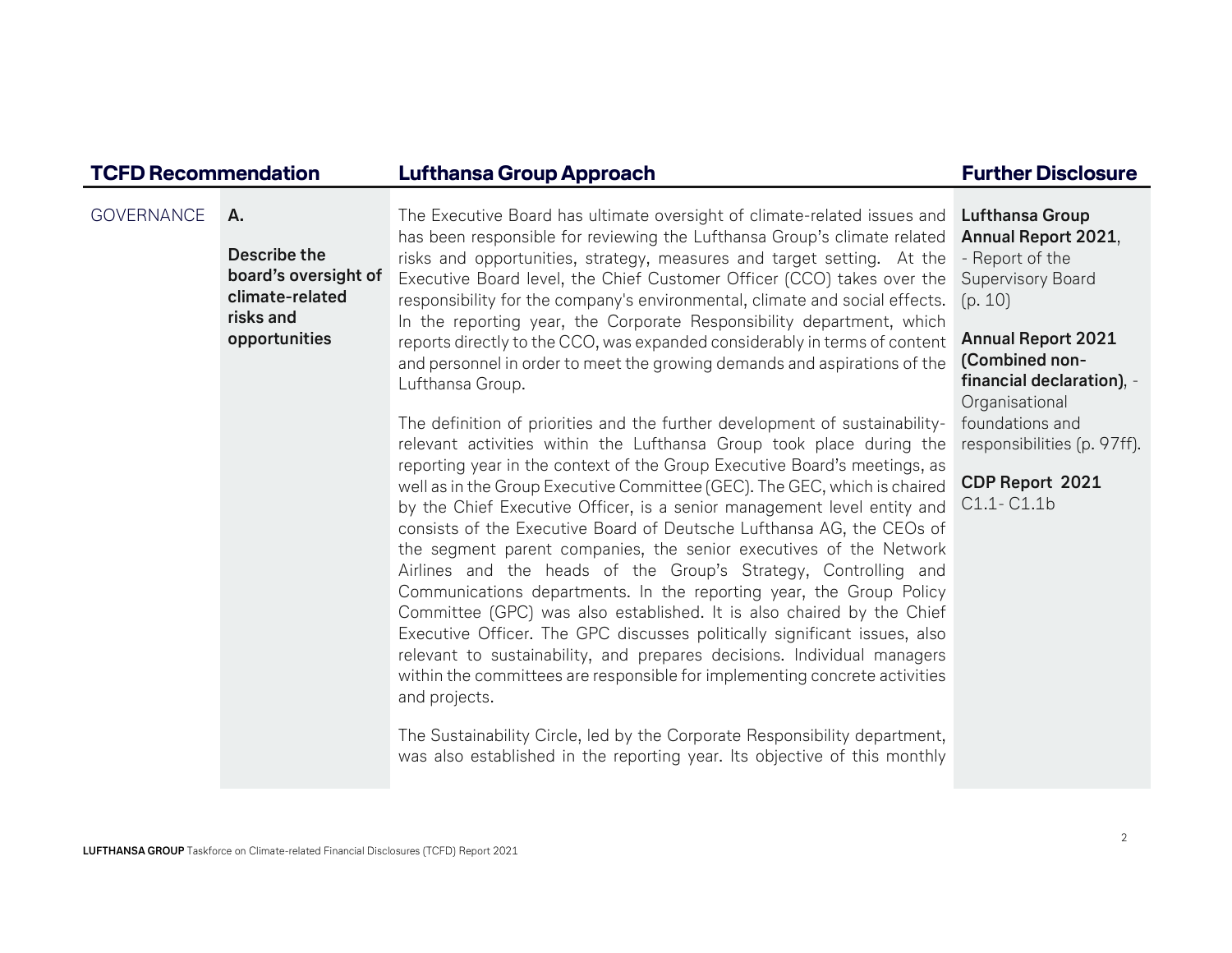| <b>TCFD Recommendation</b> |                                                                                                                                  | <b>Lufthansa Group Approach</b>                                                                                                                                                                                                                                                                                                                                                                                                                                                                                                                                                                                                                                                                                                                                                                                                                                                                                                                                                                                                                                                                                                                                                                                                     | <b>Further Disclosure</b>                                                                                                                                                                                                |
|----------------------------|----------------------------------------------------------------------------------------------------------------------------------|-------------------------------------------------------------------------------------------------------------------------------------------------------------------------------------------------------------------------------------------------------------------------------------------------------------------------------------------------------------------------------------------------------------------------------------------------------------------------------------------------------------------------------------------------------------------------------------------------------------------------------------------------------------------------------------------------------------------------------------------------------------------------------------------------------------------------------------------------------------------------------------------------------------------------------------------------------------------------------------------------------------------------------------------------------------------------------------------------------------------------------------------------------------------------------------------------------------------------------------|--------------------------------------------------------------------------------------------------------------------------------------------------------------------------------------------------------------------------|
|                            |                                                                                                                                  | meeting is to promote a Group-wide exchange on sustainability topics,<br>which also include "climate-related risks and opportunities" in particular.<br>The members of this circle are the Corporate Responsibility Officers of the<br>Group companies and relevant Group Functions.<br>Moreover the Executive Board has also the final oversight of the combined<br>non-financial declaration that includes the climate / environmental<br>strategy, organization, management, measures and targets. The highest<br>monitoring body in the area of sustainable management is the Supervisory<br>Board. The Supervisory Board commissioned a limited audit review of the<br>combined non-financial declaration.                                                                                                                                                                                                                                                                                                                                                                                                                                                                                                                     |                                                                                                                                                                                                                          |
| <b>GOVERNANCE</b>          | <b>B.</b><br><b>Describe</b><br>management's role<br>in assessing and<br>managing climate-<br>related risks and<br>opportunities | Risk management is an integral part of all business processes, informing<br>strategies, target setting, investment decisions and operations. The Head<br>of Corporate Responsibility - as a direct report to the member of the<br>Executive Board (Chief Customer Officer) - is responsible for assessing<br>climate-related risks and opportunities as well as for the climate protection<br>strategy. The Corporate Responsibility department is developing<br>appropriate measures, while working closely with the various departments<br>and business units of the Lufthansa Group. To address the growing<br>importance of carbon accounting and environmental legislation and to<br>provide relevant information such as regulations and interpretations to the<br>potentially affected divisions and employees, the Corporate Responsibility<br>and Group Controlling divisions have also established the Emissions<br>Management Committee. This committee regularly discusses current<br>developments in national and supranational emissions legislation and<br>estimates their financial impacts. The risks and opportunities derived from<br>a quantitative climate scenario analysis - which has been conducted by the | Annual Report 2021,<br>- Remuneration Report<br>(p.273/274ff)<br><b>Annual Report 2021</b><br>(Combined non-<br>financial declaration),<br><b>Environmental Concerns</b><br>(p.99ff.)<br>CDP Report 2021,<br>C1.2, C1.2a |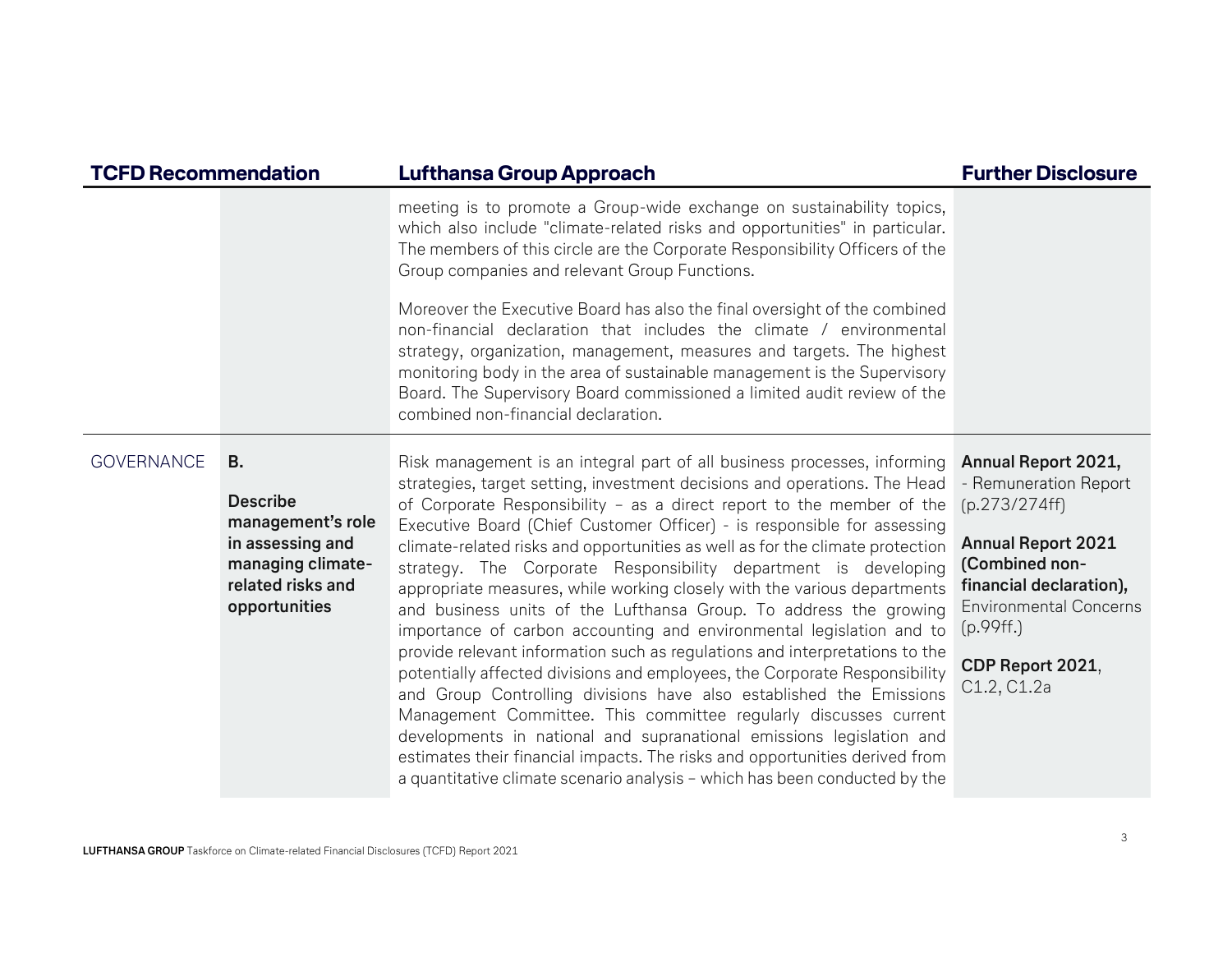| <b>TCFD Recommendation</b> | <b>Lufthansa Group Approach</b>                                                                                                                                                                                                                                                                                                                                                                                                                                                                                                                                                                                                                                                                                                                                 | <b>Further Disclosure</b> |
|----------------------------|-----------------------------------------------------------------------------------------------------------------------------------------------------------------------------------------------------------------------------------------------------------------------------------------------------------------------------------------------------------------------------------------------------------------------------------------------------------------------------------------------------------------------------------------------------------------------------------------------------------------------------------------------------------------------------------------------------------------------------------------------------------------|---------------------------|
| <b>GOVERNANCE</b>          | Corporate Responsibility Department at Lufthansa Group in 2021/2022<br>for the first time - are being discussed with the departments involved and<br>will be brought to the attention of management through established<br>governance processes.                                                                                                                                                                                                                                                                                                                                                                                                                                                                                                                |                           |
|                            | The Head of Corporate Responsibility is the Risk Owner of climate-related<br>risks, including those estimated in the quantitative scenario analysis.<br>Climate-related risks are reported and monitored within the Lufthansa<br>Group's Risk Management System. The risk assessment is conducted<br>quarterly. The top risks are reported to the Executive Board on a regular<br>basis and discussed annually in the Audit Committee of the Supervisory<br>Board. In the long-term variable remuneration for the Executive Board of<br>Deutsche Lufthansa AG, emission reduction targets have been taken into<br>account by the Supervisory Board of Deutsche Lufthansa AG since 2011<br>to promote the management of climate-related risks and opportunities. |                           |
|                            | The Supervisory Board defines an environmental goal as a focus for the<br>strategic and sustainability goals in the context of the multi-year variable<br>remuneration (MVR) for the Executive Board, which is included in the target<br>achievement of the MVR with 15 per cent. Ecological sustainability remains<br>a key objective of the long-term corporate strategy, notwithstanding the<br>crisis. A reduction in the fleet's specific $CO2$ emissions per passenger-<br>kilometer flown was retained as a target for the four-year period. The annual<br>target reduction in 2024 is measured in comparison with the pre-crisis year<br>2019.                                                                                                          |                           |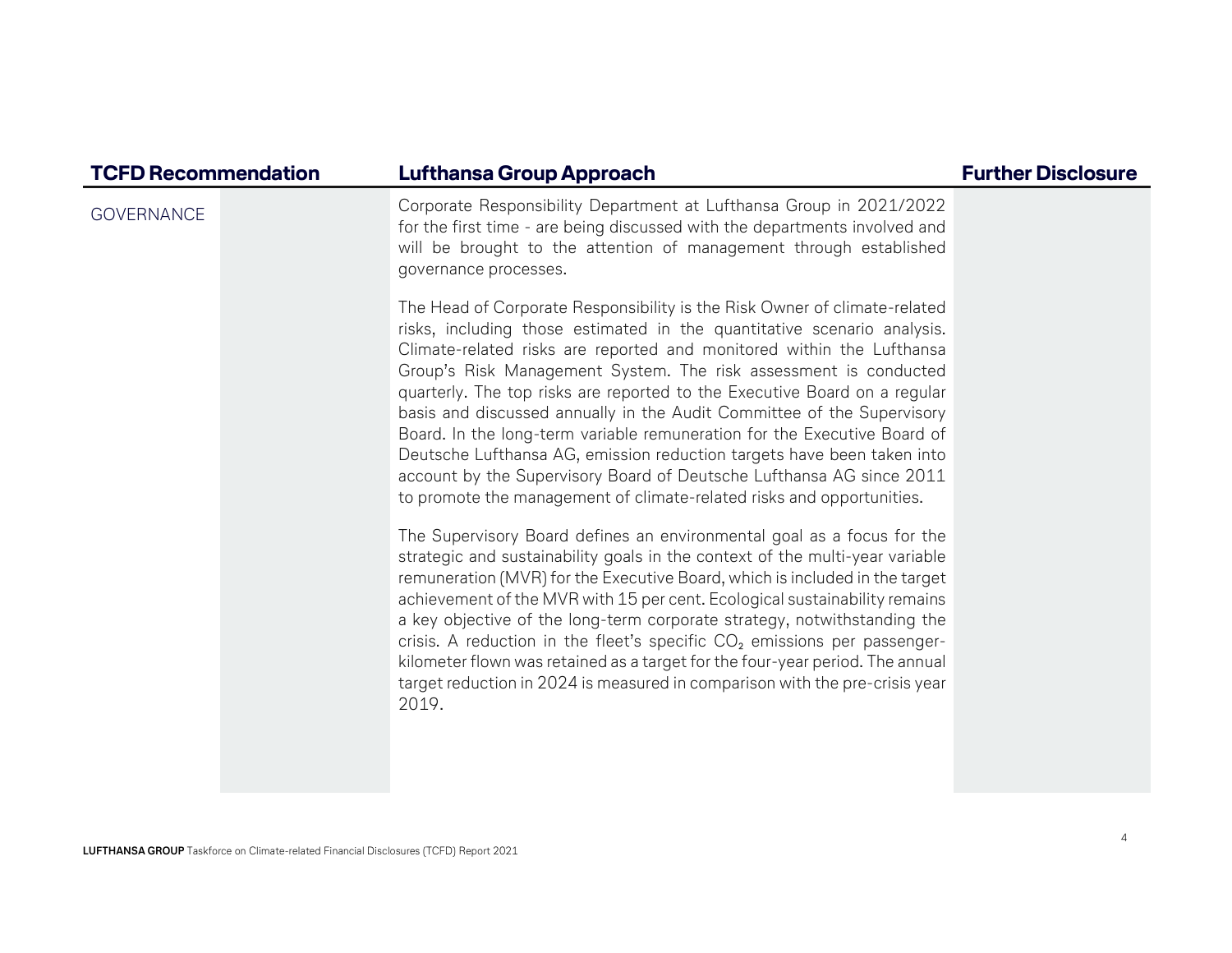| <b>TCFD Recommendation</b> |                                                                                                 | Lufthansa Group Approach                                                                                                                                                                                                                                                                                                                                                                                             | <b>Further Disclosure</b>                                                          |
|----------------------------|-------------------------------------------------------------------------------------------------|----------------------------------------------------------------------------------------------------------------------------------------------------------------------------------------------------------------------------------------------------------------------------------------------------------------------------------------------------------------------------------------------------------------------|------------------------------------------------------------------------------------|
| <b>STRATEGY</b>            | Α.<br>Describe the<br>climate-related<br>risks and                                              | Climate change can influence Lufthansa Group's business strategy in two<br>distinct ways. First by causing climate related business risk, whether<br>physical, political, market or reputational. Second by creating business<br>opportunities that could arise from the transition to a low- fossil-carbon<br>future.                                                                                               | Annual Report 2021,<br>- Opportunities and risk<br>report (p. 80-82, 89-<br>90ff.) |
|                            | opportunities the<br>organization has<br>identified over the<br>short, medium, and<br>long term | The transition to a low-fossil-carbon future poses fundamental strategic<br>challenges for the aviation sector, and thus the aviation sector was<br>classified as "difficult to decarbonize". This transition could affect<br>Lufthansa Group's financial outlook, whether directly e.g. through changes                                                                                                             | <b>Annual Report 2021</b><br>(Combined non-<br>financial declaration), -<br>p. 90  |
|                            |                                                                                                 | in taxation and regulation, or indirectly through changes in customer<br>behavior. The following risks and opportunities over the short, medium and<br>long term have been identified:                                                                                                                                                                                                                               | <b>CDP Report 2021, C2.1</b><br>$-C2.4$                                            |
|                            |                                                                                                 | <b>Transition risks</b><br>Early in 2021, in a qualitative analysis of transition risks based on the IEA<br>ETP 2020 Sustainable Development Scenario, Lufthansa Group has<br>analyzed climate-related risks with a timeframe of up to 10 years. Climate-<br>related risks to the company could be market, reputation, policy and legal<br>as well technology related.                                               |                                                                                    |
|                            |                                                                                                 | A high market risk impact could result from a modal shift to (high speed)<br>rail and lower than expected passenger growth in certain regions (e.g.<br>within Europe). Furthermore, competitive pressure and higher fuel costs<br>poses the material risk that older and less efficient airplanes will have to be<br>retired earlier than originally planned, resulting in an impairment of their<br>residual value. |                                                                                    |
|                            |                                                                                                 |                                                                                                                                                                                                                                                                                                                                                                                                                      |                                                                                    |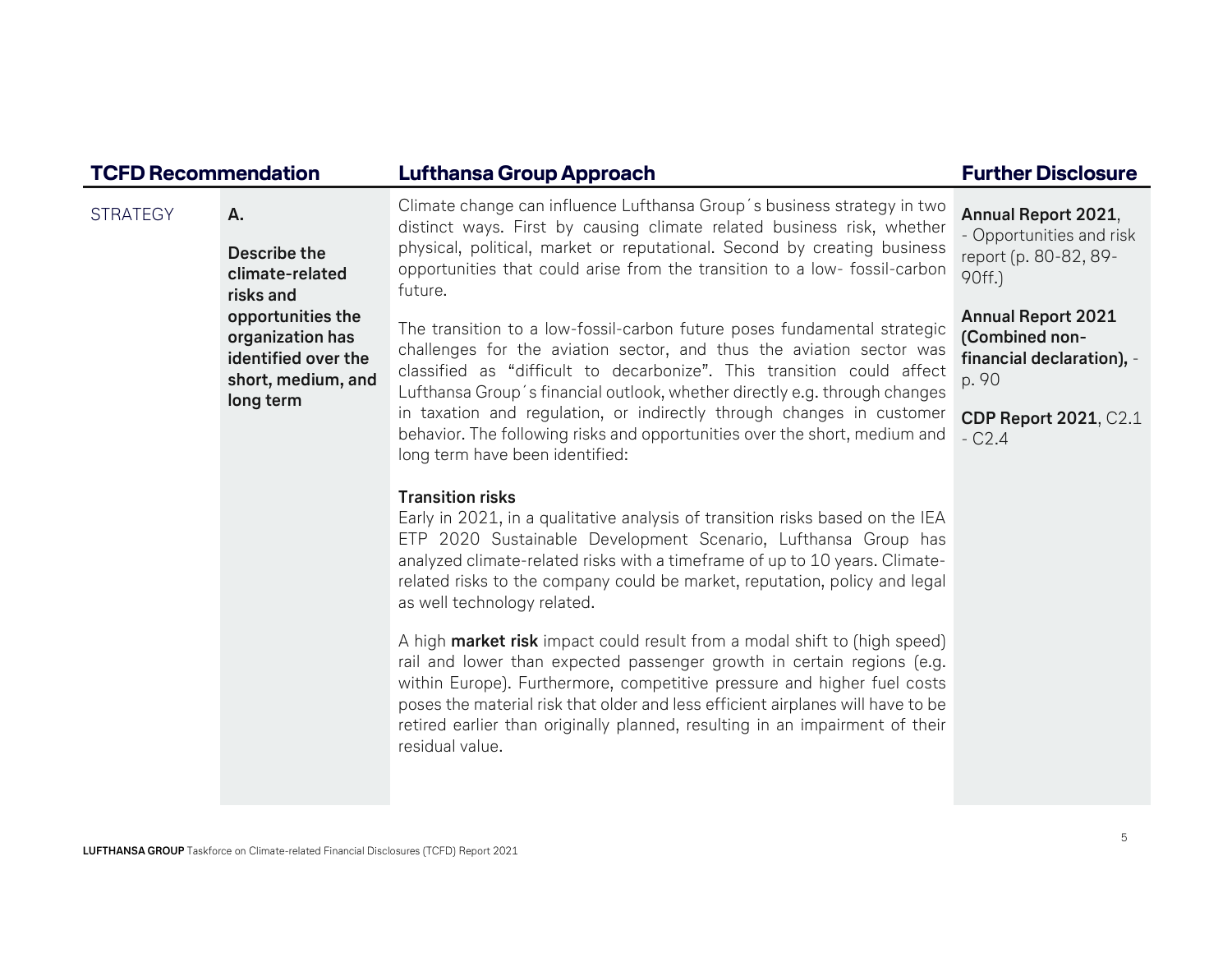| <b>TCFD Recommendation</b> | Lufthansa Group Approach                                                                                                                                                                                                                                                                                                                                                                                                                                                                                                                                                                                                                                                                                                                                                                                                                                                                                            | <b>Further Disclosure</b> |
|----------------------------|---------------------------------------------------------------------------------------------------------------------------------------------------------------------------------------------------------------------------------------------------------------------------------------------------------------------------------------------------------------------------------------------------------------------------------------------------------------------------------------------------------------------------------------------------------------------------------------------------------------------------------------------------------------------------------------------------------------------------------------------------------------------------------------------------------------------------------------------------------------------------------------------------------------------|---------------------------|
| <b>STRATEGY</b>            | There may also be a reputational risk as "flight shame" may increase<br>and/or corporate customers reduce/shift business travel away from flights<br>e.g. by introducing carbon budgets for their employees.                                                                                                                                                                                                                                                                                                                                                                                                                                                                                                                                                                                                                                                                                                        |                           |
|                            | A high <b>policy risk</b> impact might come from increased carbon pricing, fuel<br>taxes, energy efficiency standards and a stronger policy focus on rail,<br>making aviation less competitive.                                                                                                                                                                                                                                                                                                                                                                                                                                                                                                                                                                                                                                                                                                                     |                           |
|                            | These risks could increase significantly with heterogeneous CO <sub>2</sub> prices and<br>sustainability support schemes across countries/regions.                                                                                                                                                                                                                                                                                                                                                                                                                                                                                                                                                                                                                                                                                                                                                                  |                           |
|                            | Technology risks and opportunities include new aircraft technologies and<br>retrofits as well as sustainable aviation fuels (SAF). In consequence, capital<br>expenditures and expenses may increase. Currently certified sustainable<br>aviation fuels can be used without modification in existing aircraft and<br>supply infrastructure.                                                                                                                                                                                                                                                                                                                                                                                                                                                                                                                                                                         |                           |
|                            | Most of the material risks have a long term impact (>6 years), whereas<br>policy risks may already materialize in the nearer future.<br>Lufthansa Group's risk management system ranks "regulatory risks<br>resulting from climate change" as a top risk for Lufthansa Group in the<br>2021 Lufthansa Group's Opportunities and Risk Report. It is classified as a<br>qualitative risk with a substantial significance and a high magnitude. In<br>more detail, this refers to the risk that emission-related costs will increase.<br>Since 2012, air traffic within the EU has been part of the EU Emissions<br>Trading Scheme (EU ETS). The emissions trading schemes of Switzerland<br>(CH ETS, since January 2020) and the United Kingdom (UK ETS, since<br>January 2021) for flights between the EEA and Switzerland and the United<br>Kingdom impose additional obligations to surrender emission allowances. |                           |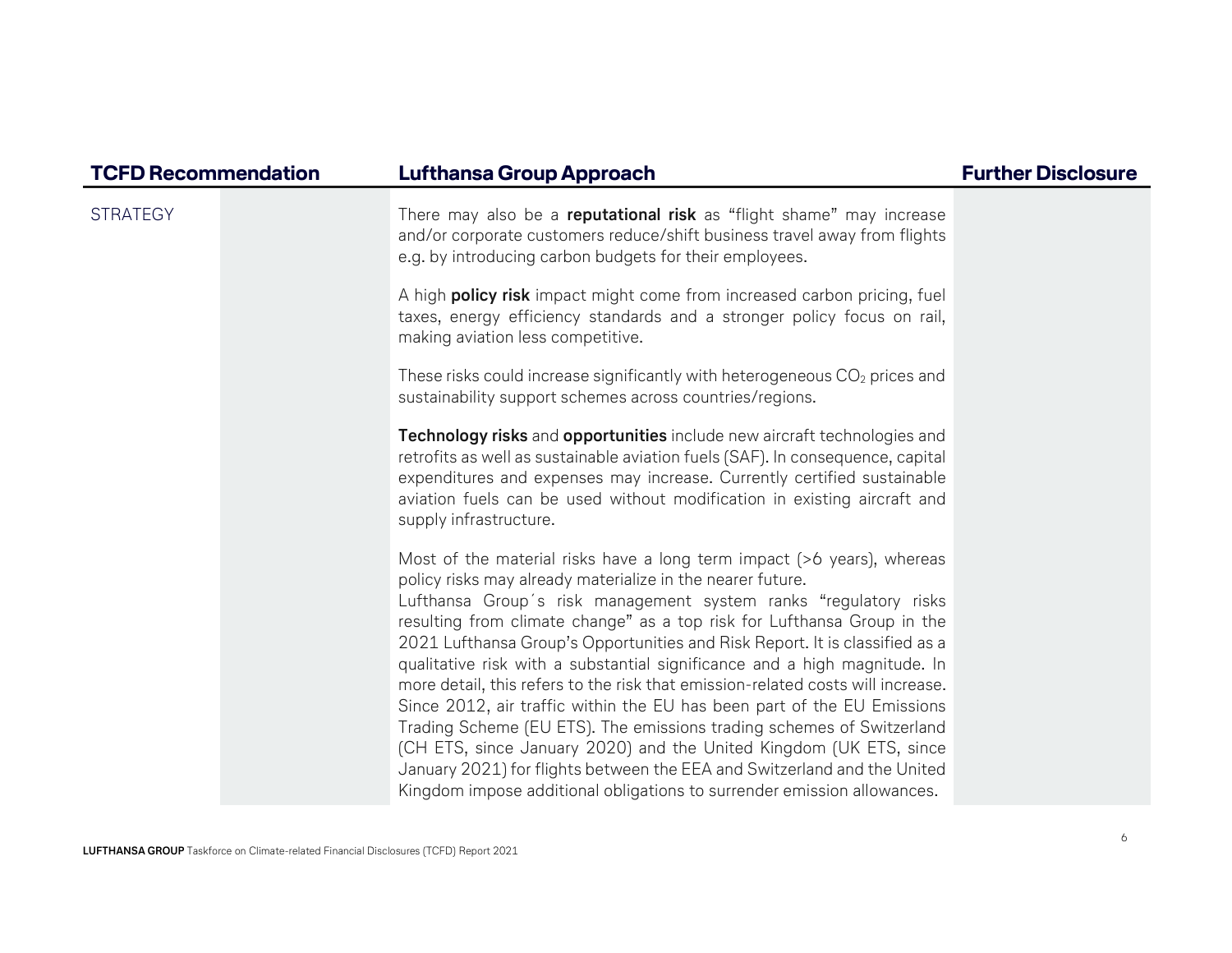| <b>TCFD Recommendation</b> | <b>Lufthansa Group Approach</b>                                                                                                                                                                                                                                                                                                                                                                                                                                                                                                                                                                                                              | <b>Further Disclosure</b> |
|----------------------------|----------------------------------------------------------------------------------------------------------------------------------------------------------------------------------------------------------------------------------------------------------------------------------------------------------------------------------------------------------------------------------------------------------------------------------------------------------------------------------------------------------------------------------------------------------------------------------------------------------------------------------------------|---------------------------|
| <b>STRATEGY</b>            | Furthermore, there is a risk of rising costs or additional requirements in the<br>course of the legislative package "Fit for 55" published by the EU<br>Commission in July 2021, which aims to ensure the reduction of $CO2$<br>emissions by 55% compared to 1990. Aviation is particularly affected by<br>the revision of the Emission Trading System (ETS), the proposal to<br>introduce a blending quota for Sustainable Aviation Fuels (SAF) as well as<br>the proposal for the abolition of the mandatory exemption for taxation and<br>the introduction of a uniform minimum taxation on aviation fuels, used for<br>intra-EU flights. |                           |
|                            | The harmonization of EU-ETS and CORSIA <sup>1</sup> also has not been clarified yet,<br>and the risk that emissions related to the same flight need to be offset<br>under both schemes persists. The EU ETS has already led to a distortion of<br>competition due to higher cost related to EU regulation, which would be<br>exacerbated by the aforementioned measures.                                                                                                                                                                                                                                                                     |                           |
|                            | The planned introduction of a SAF blending quota could also lead to further<br>distortion of competition depending on its design, as competitors could<br>circumvent this by "tankering", i.e. carrying fuel on outward flights in excess<br>of their requirements, or by operating multi-sector flights or transfers at<br>non-European hubs.                                                                                                                                                                                                                                                                                               |                           |
|                            |                                                                                                                                                                                                                                                                                                                                                                                                                                                                                                                                                                                                                                              |                           |

 $^{\texttt{1}}$ = $\sf{C}$ arbon  $\sf{O}$ ffsetting and  $\sf{Reduction}$  Scheme for International  $\sf{A}$ viation, which was concluded with the International Civil Aviation Organization (ICAO) in October 2016, has offset growth-related CO<sub>2</sub> emissions in international air traffic by the purchase of certificates since 2021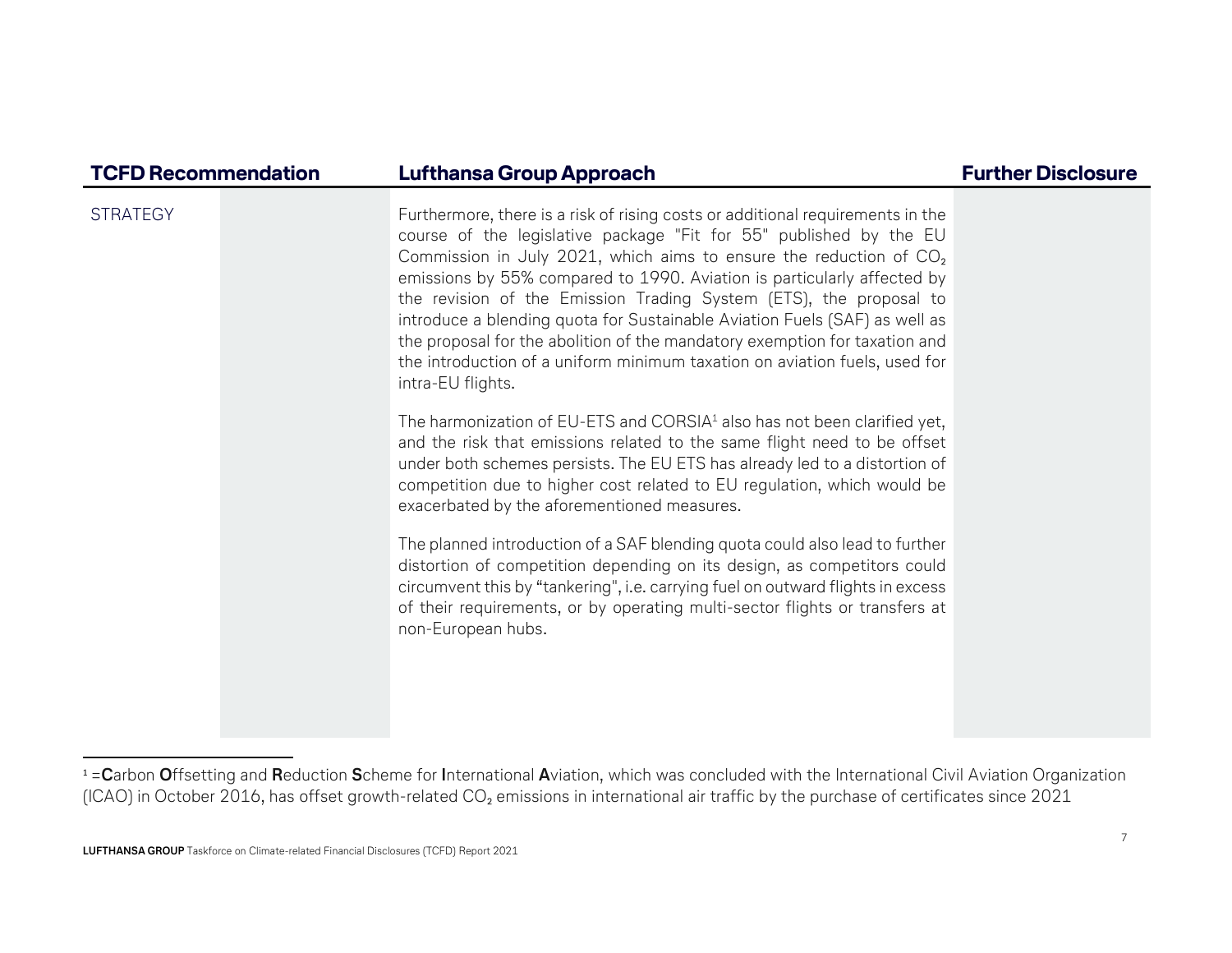### STRATEGY **Physical risks**

In a preliminary analysis, Lufthansa Group has identified both potential chronic and acute physical risks. Chronic physical risk, such as a higher average temperature, can potentially lead to lower passenger and cargo loads due to aircraft performance restrictions. For example, temperaturerelated take-off weight limitations and /or the need for increased fuel uplift to cope with unexpected weather-related rerouting due to more frequent and severe thunderstorms might reduce the available payload on those flights.

A shift of large-scale circulation patterns, such as jet stream, could lead to changes of flight time and flight routings. Especially in conjunction with increased atmospheric turbulence, longer flight times occur. Acute physical risk can potentially impact aircraft during take-off and landing as well as en-route. An increased number of local thunderstorms, stronger surface winds, more frequent fog conditions and heatwaves, more frequent cyclones and atmospheric turbulences could affect passenger comfort and safety as well as induce large-scale re-routings or flight cancellations.

Overall, physical climate risk could affect aircraft performance, cause reroutings and temporary closure of airspaces and airports as well as damage / destruction of infrastructure and aircraft with negative effects on cost and earnings for Lufthansa Group.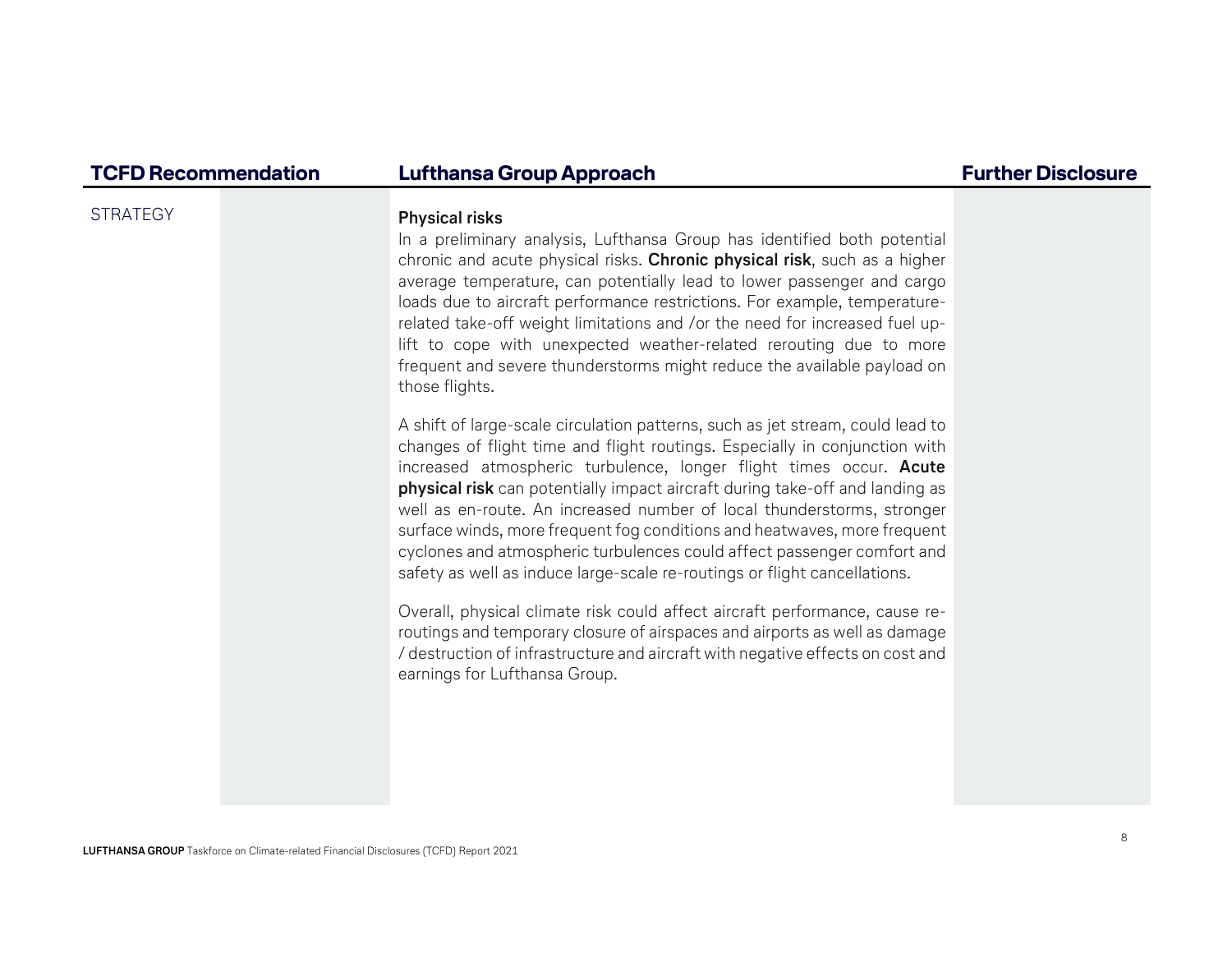### STRATEGY **Opportunities**

As short and medium-term opportunities, Lufthansa Group identified more efficient production processes, e.g. using more efficient, lower emissions aircraft (airframes and engines), improved air traffic management based on international agreements and taking part in upcoming national research projects and EU projects linked to the EU Green Deal, such as the EU ETS innovation fund. Intelligent routing and smart technologies could reduce energy intensity and operational expenses and support climate-optimized flying. Driven by the current climate change discussions, further opportunities may also arise from accelerated railroad infrastructure projects at hub airports, having the potential to increasingly replace cost- and  $CO<sub>2</sub>$  intense short-haul feeder flights with train services. Lufthansa Group is seizing this opportunity by stepping up its cooperation not only with Deutsche Bahn but also with Austrian Railways, Schweizerische Bundesbahnen and various bus operators.

Long-term opportunities include the use of lower-emission sources of energy, i.e. sustainable aviation fuels and the reduction of the use of fuel by investing in a modern and efficient fleet and working together with Lufthansa Group's upstream supply chain, i.e., contributing practical knowhow to developing new types of aircraft or the innovation generated by the Lufthansa Group CleanTech Hub.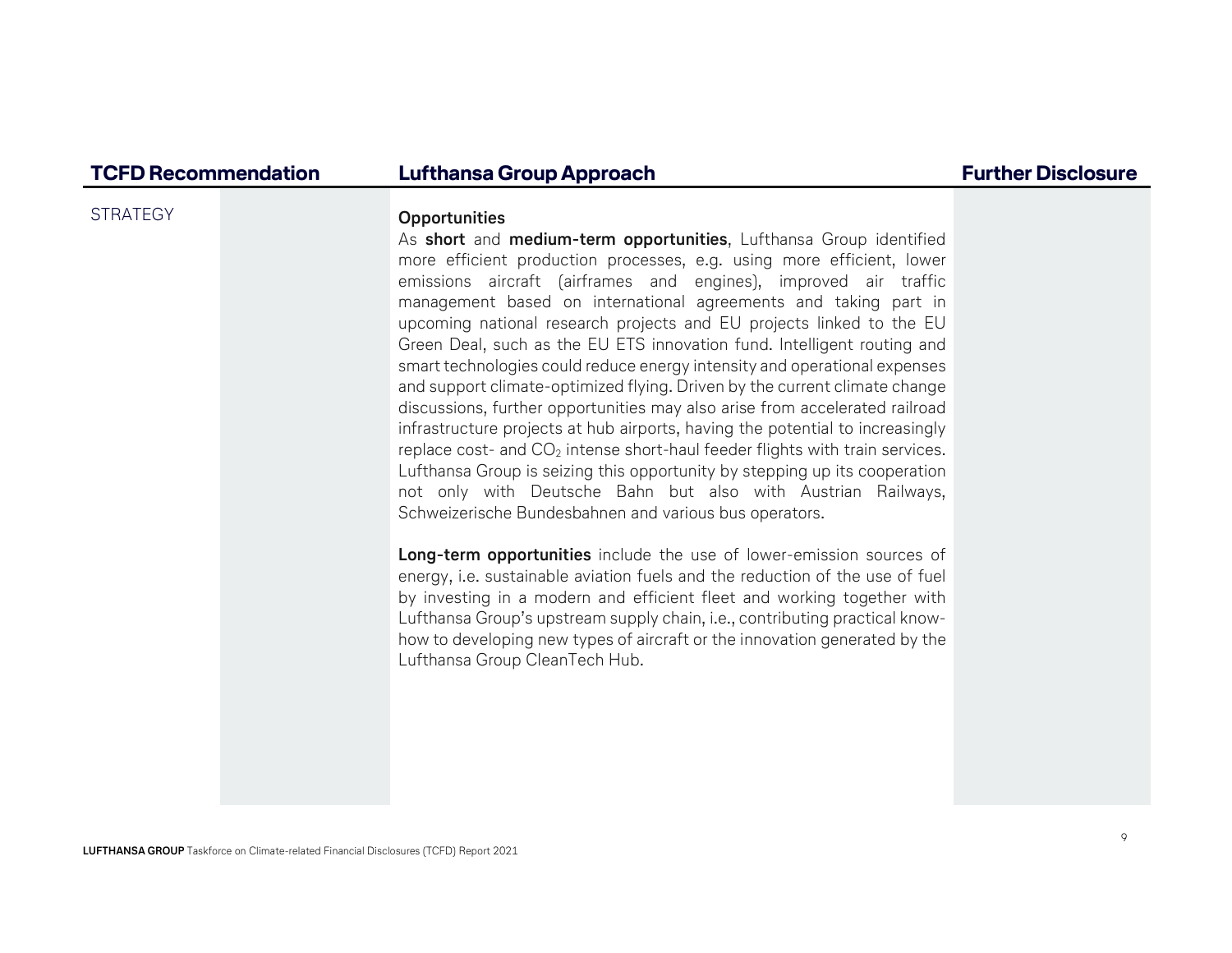| <b>TCFD Recommendation</b> |                                                                                              | Lufthansa Group Approach                                                                                                                                                                                                                                                                                                                                                                                                                                                                                                                                                                                                                       | <b>Further Disclosure</b>                                                                                      |
|----------------------------|----------------------------------------------------------------------------------------------|------------------------------------------------------------------------------------------------------------------------------------------------------------------------------------------------------------------------------------------------------------------------------------------------------------------------------------------------------------------------------------------------------------------------------------------------------------------------------------------------------------------------------------------------------------------------------------------------------------------------------------------------|----------------------------------------------------------------------------------------------------------------|
| <b>STRATEGY</b>            | <b>B.</b><br>Describe the<br>impact of climate-<br>related risks and                         | Lufthansa Group is convinced that a lower carbon footprint will make the<br>company more competitive in the future. Therefore, the necessity to<br>contain climate change has major impact on both short- and long-term<br>decision-making at the Lufthansa Group.                                                                                                                                                                                                                                                                                                                                                                             | Annual Report 2021,<br>- Goals and strategies<br>(p.18)<br>- Opportunities and risk<br>report (p.80/81, 89/90) |
|                            | opportunities on<br>the organization's<br>businesses,<br>strategy, and<br>financial planning | In order to better assess the effects of climate-related risks and<br>opportunities on the Lufthansa Group's business, the Lufthansa Group<br>conducted a targeted quantitative scenario analysis for the first time in<br>2021/2022. The results of the scenario analysis will be considered in<br>strategic and financial decisions.                                                                                                                                                                                                                                                                                                         | <b>Annual Report 2021</b><br>(Combined non-<br>financial declaration), -<br>p.100ff.                           |
|                            |                                                                                              | Two selected climate scenarios (1. Well-below 2 degrees (~1.8°C), 2.<br>Stated policies scenario (~2.7°C)) developed by the International Energy<br>Agency (IEA) were chosen to assess the quantitative effects selected risks<br>have on Lufthansa Group's financial performance. These scenarios use<br>concrete assumptions such as global GDP growth, population<br>developments, the relative use of different energy sources (renewables vs<br>fossil), CO2 price development and the penetration of SAFs in air traffic to<br>model energy systems and industries consistent with the respective<br>underlying level of global warming. | CDP Report 2021,<br>$C2.3a - C3.1f.$                                                                           |
|                            |                                                                                              | These scenarios were linked to hot spots defined by the Lufthansa Group<br>and corresponding parameters of a previously created qualitative scenario<br>heatmap. The Lufthansa Group's climate goals adopted in 2021 (for 2030<br>and 2050, with 2019 as the base year) were defined as time frames.<br>Several further internal and external sources were also used to analyse the<br>effects on passenger as well as on freight transport. The two hot spots that<br>were subjected to quantitative analysis are:                                                                                                                            |                                                                                                                |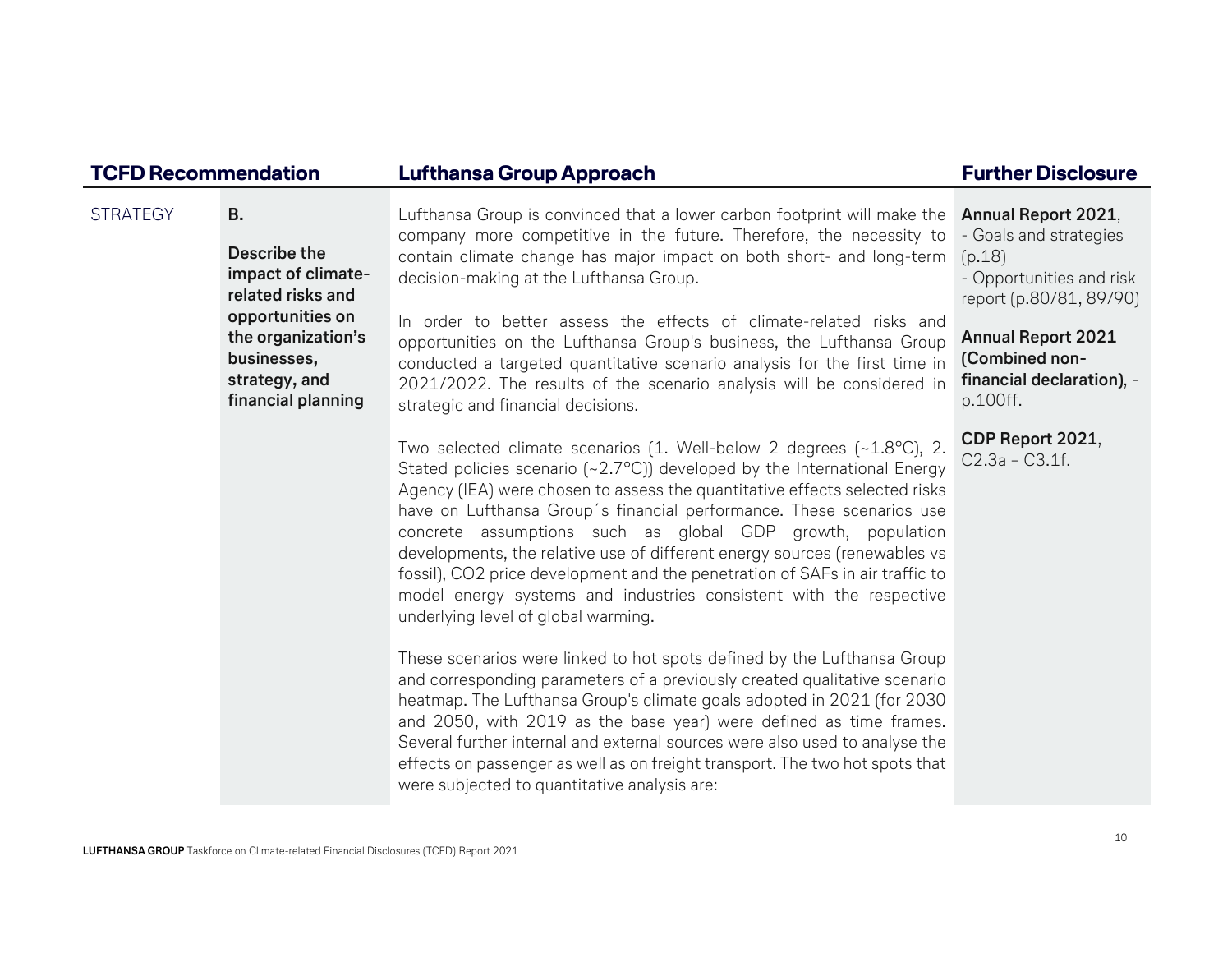| <b>TCFD Recommendation</b> | <b>Lufthansa Group Approach</b>                                                                                                                                                                                                                                                                                                                                                                                                                                                                                                                                              | <b>Further Disclosure</b> |
|----------------------------|------------------------------------------------------------------------------------------------------------------------------------------------------------------------------------------------------------------------------------------------------------------------------------------------------------------------------------------------------------------------------------------------------------------------------------------------------------------------------------------------------------------------------------------------------------------------------|---------------------------|
| <b>STRATEGY</b>            | 1. A potential increase in operating costs due to rising $CO2$ and increased<br>use of sustainable aviation fuels (SAF) and<br>2. A potential change in market demand driven by higher ticket prices (from<br>hot spot 1) and subsidies for other modes of transport which could<br>increase modal shift e.g. to rail.                                                                                                                                                                                                                                                       |                           |
|                            | Important parameters relevant for the quantitative results were e.g. CO2<br>and oil price development. Basic macroeconomic factors affecting<br>transport demand were also included in the analysis. Likewise,<br>technological assumptions relevant to the quantitative results such as<br>continuous fleet modernisation and increasing SAF quotas were<br>considered.                                                                                                                                                                                                     |                           |
|                            | By calculating external costs, different impact categories can be compared<br>and their relative relevance can be assessed. The analysis showed that for<br>Lufthansa Group the most dominant cost driver is the development of oil<br>and SAF price, which exceed the costs for carbon emissions especially in<br>the medium term.                                                                                                                                                                                                                                          |                           |
|                            | In the 1.8°C scenario, which is based on an ambitious decarbonisation<br>pathway, the costs associated with this decarbonisation increase<br>significantly by 2050. However, assuming no regulatory interference in<br>market pricing, oil prices decrease because of lower general market<br>demand in this scenario. SAF shares increase to almost 50% by 2050. In<br>sum, these effects could lead to only a slight increase in OPEX in the<br>medium-term for the passenger fleet of the Lufthansa Group. The long-<br>term effects on OPEX are remaining insignificant. |                           |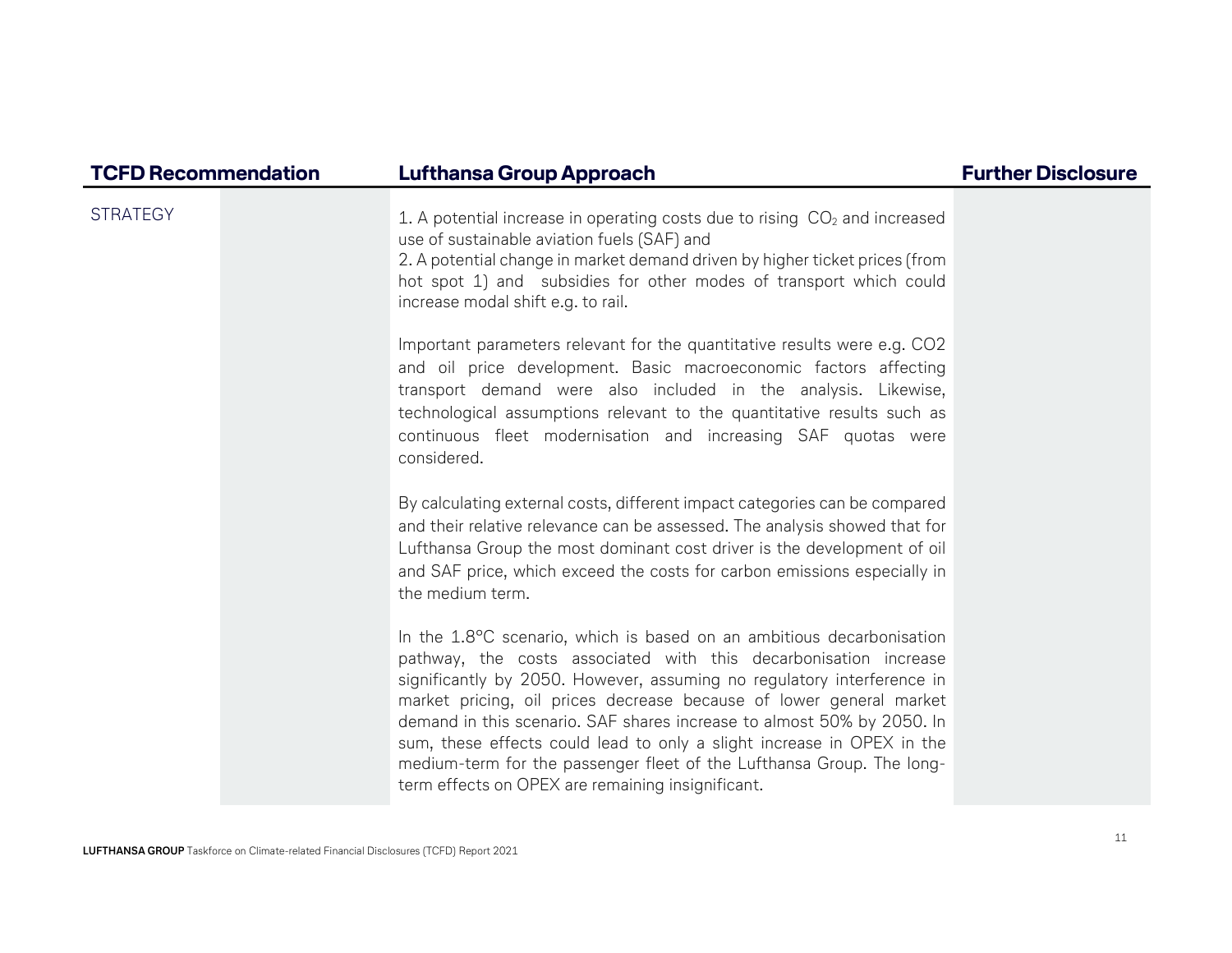| <b>TCFD Recommendation</b> | Lufthansa Group Approach                                                                                                                                                                                                                                                                                                                                                                                                                                                                                                                                                         | <b>Further Disclosure</b> |
|----------------------------|----------------------------------------------------------------------------------------------------------------------------------------------------------------------------------------------------------------------------------------------------------------------------------------------------------------------------------------------------------------------------------------------------------------------------------------------------------------------------------------------------------------------------------------------------------------------------------|---------------------------|
| <b>STRATEGY</b>            | In the 2.7°C scenario, CO2 prices rise more slowly. However, higher<br>demand for crude oil in this scenario means that fuel costs increase<br>potentially inducing a significant increase in OPEX both in the medium and<br>long term.                                                                                                                                                                                                                                                                                                                                          |                           |
|                            | In both scenarios, the global demand for passenger transportation volume<br>increases with global population and economic growth (especially in<br>economically developing regions). Increased OPEX originating from<br>hotspot 1 might threaten this development. Moreover, in this model a<br>homogeneous implementation of $CO2$ prices across regions and sectors<br>was assumed. The risks related to regional differences in policy approaches<br>and the related distortion of competition therefore exists and should be<br>examined more closely in a further analysis. |                           |
|                            | With regard to the quantitative impacts of changing transportation markets<br>resulting from shifting demand patterns and subsidy structures, both<br>climate scenarios show an increase in demand for passenger<br>transportation. In the 2.7°C scenario, less emphasis is put on the extension<br>of regional rail networks and subsidy structures for alternatives to air<br>transport compared to the 1.8°C scenario. Thus, higher demand increase<br>can be expected in the 2.7°C scenario.                                                                                 |                           |
|                            | These results, which are relevant for the Lufthansa Group, will be<br>considered in risk management in the future and the analyses will be further<br>refined.                                                                                                                                                                                                                                                                                                                                                                                                                   |                           |
|                            | In 2020, ambitious $CO2$ reduction targets for the period up to 2030 / 2050,<br>were approved by the Excecutive Board and submitted to the Science-                                                                                                                                                                                                                                                                                                                                                                                                                              |                           |

LUFTHANSA GROUP Taskforce on Climate-related Financial Disclosures (TCFD) Report 2021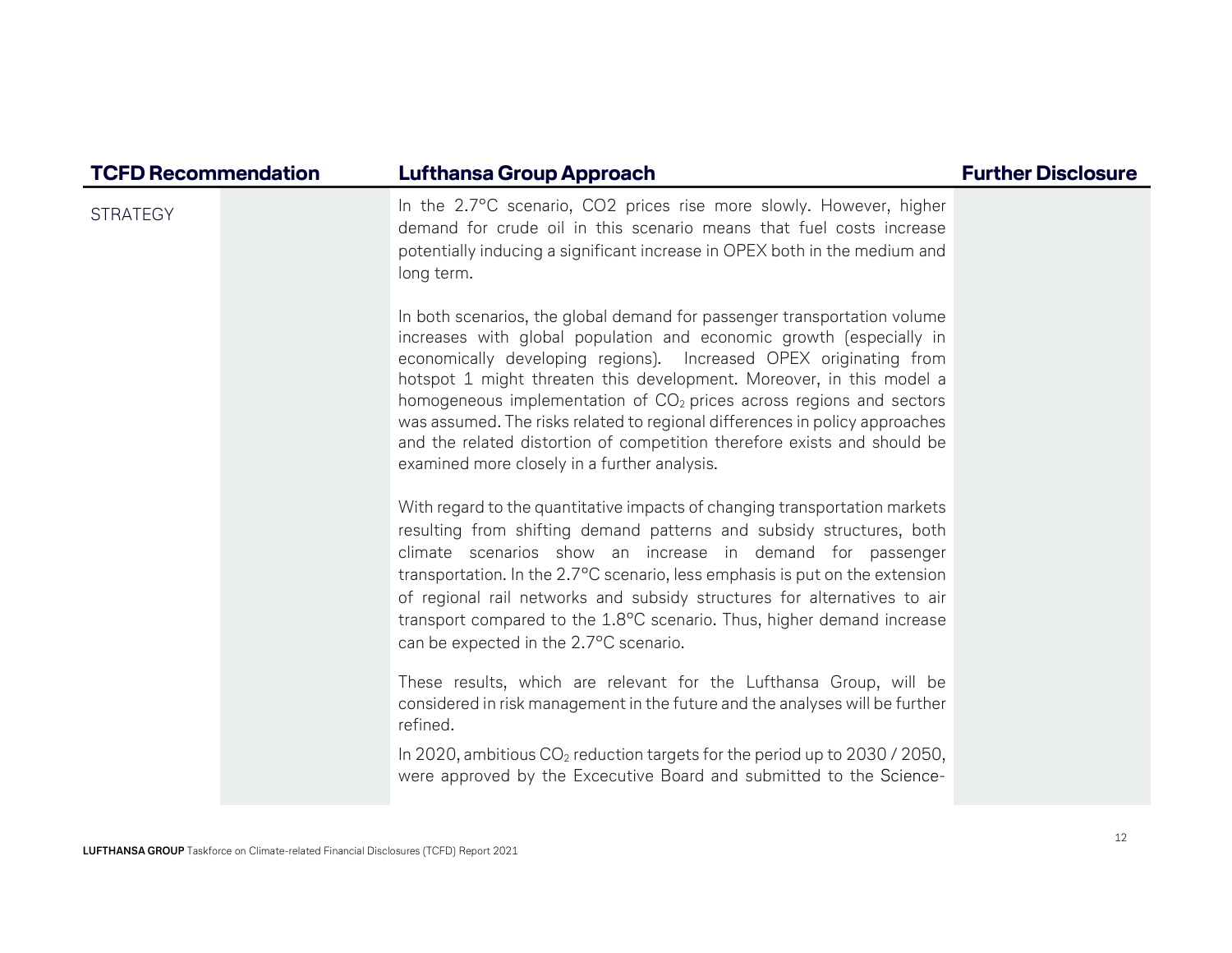STRATEGY based Targets Initiative (SBTI). From the Lufthansa Group's perspective, these science-based reduction targets are intended to provide a clearly defined path to future-proof growth. Lufthansa Group´s climate roadmap explains the plan to achieve this and how the business will develop accordingly.

> Increasing climate regulation like carbon pricing, energy efficiency standards as well as aviation (and fuel) taxes may lead to increasing expenditures for buying new airplanes and to higher operational costs especially for older (less efficient) aircraft. Higher operational cost and lower margins could also result from mandatory sustainable aviation fuel blending quotas which might be more expensive than conventional fuels. Policy constraints (e.g. regarding the energy efficiency of the fleet, ban of short flights) may lead to early write-offs of equipment and an expansion of Lufthansa Group's research and development investment. The abovementioned risks generally affect the entire aviation sector, but due to geographically heterogeneous regulations in the individual countries/regions, the effects on competitiveness are likely to be significantly different, e.g. EU vs. non-EU carriers. In addition, there is a risk that ground-based means of transport, especially rail-based transport, will be significantly less affected by the regulations and thus gain competitive advantages. Both the qualitative and quantitative scenario analysis conducted in 2021/2022 showed that Lufthansa Group's current strategy already reflects many of these findings with climate-related issues affecting its products and services, its value chain, investments in R&D and its operations. Some of its key strategic initiatives are the following: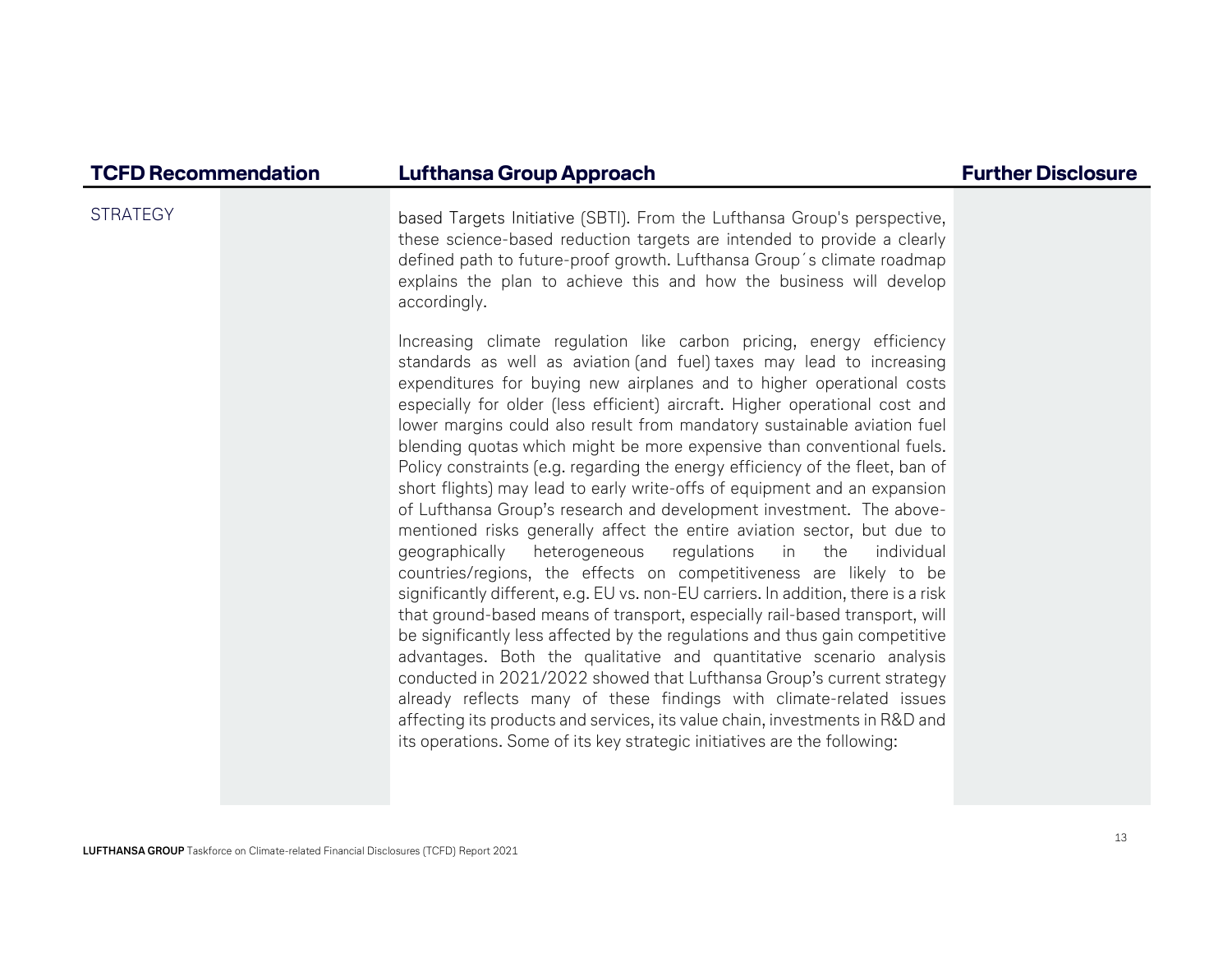STRATEGY **Investing** in fuel-efficient aircraft: Fleet renewal is currently the key driver for reducing  $CO<sub>2</sub>$  emissions from flight operations. The Lufthansa Group continuously invests in modern, fuel-efficient aircraft and engine technologies, which represent the most important element in reducing  $\mathrm{CO}_2$ emissions from flight operations in this decade. Alongside one used aircraft, ten new aircraft went into service with the Lufthansa Group airlines in 2021, including more Airbus A220-300s, A320neos, A321neos and Boeing 777Fs, which are powered by modern engines. A total of 55 older aircraft were removed from the Group fleet in exchange. Measures to technically modify the existing fleet are also constantly examined and implemented in cooperation with partners from research and industry where appropriate.

> Increasing the use of sustainable aviation fuel: Lufthansa Group uses partnerships to drive research projects on sustainable aviation fuel. In this context, Lufthansa Group focuses on synthetic kerosene based on waste materials, ligneous biomass and renewable electrical energy (power-toliquid – PtL) as well as research into the direct use of sunlight for fuel synthesis.

> In order to safeguard the supply of SAF in the long term, Lufthansa Group has developed a three-pronged strategy: 1. In the short term, up to USD 250m has been released for the procurement of SAF on the spot market by decision of the Executive Board. 2. In the medium term, options for longterm supply commitments are under consideration around the world. These offer significant production volumes and security of supply from around 2025 onwards. 3. In the long term, the CleanTech Hub establishedat the Lufthansa Group will provide support for innovative supply concepts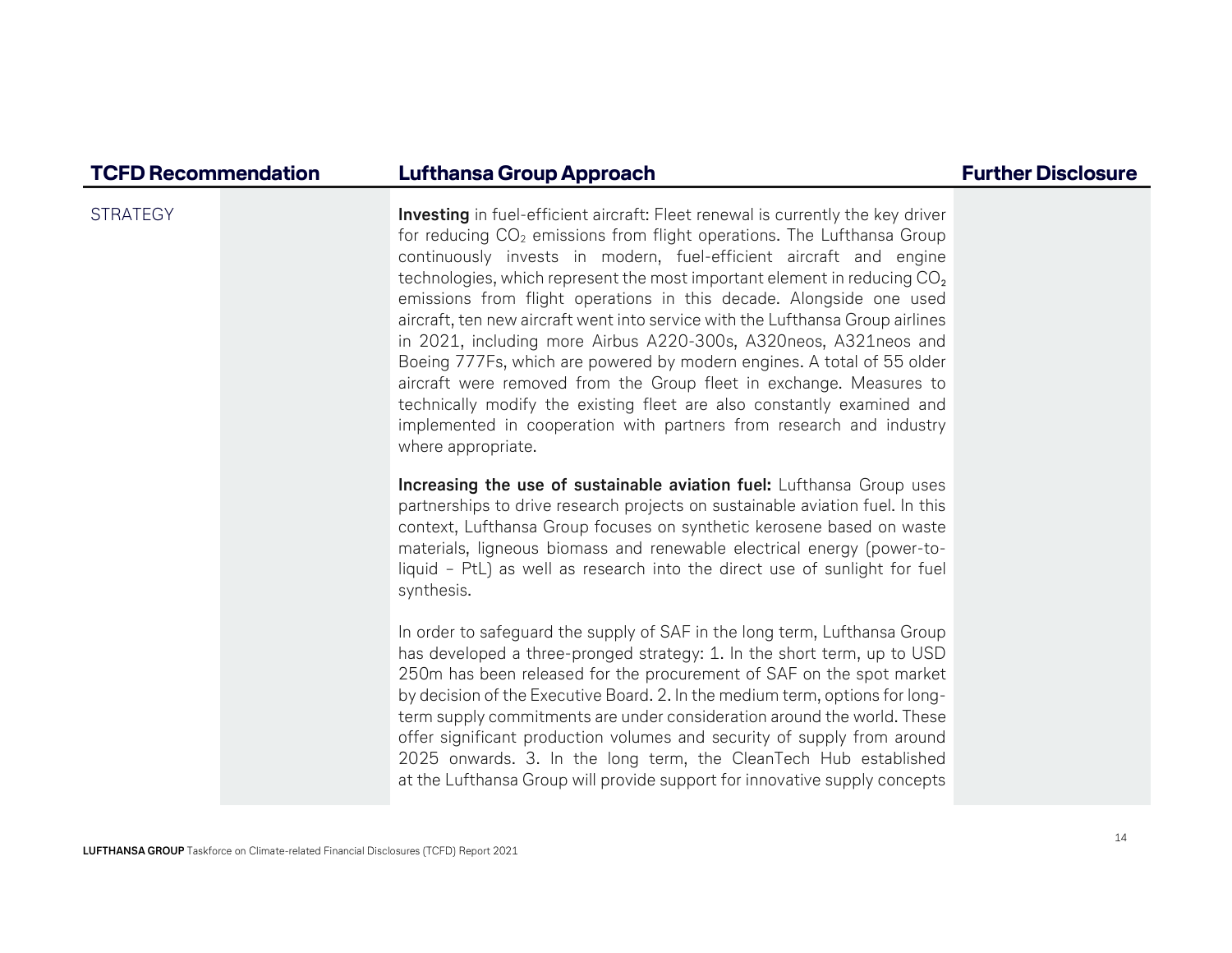| <b>TCFD Recommendation</b> | <b>Lufthansa Group Approach</b>                                                                                                                                                                                                                                                                                                                                                                                                                                                                                                                                                               | <b>Further Disclosure</b> |
|----------------------------|-----------------------------------------------------------------------------------------------------------------------------------------------------------------------------------------------------------------------------------------------------------------------------------------------------------------------------------------------------------------------------------------------------------------------------------------------------------------------------------------------------------------------------------------------------------------------------------------------|---------------------------|
| <b>STRATEGY</b>            | with the goal of transforming today's start-ups and developers into<br>tomorrow's suppliers.                                                                                                                                                                                                                                                                                                                                                                                                                                                                                                  |                           |
|                            | <b>Expansion of intermodal traffic:</b> Since the 1980s, the Lufthansa Group<br>has been developing ways of combining various means of transport (air, rail<br>and road) intelligently, a concept known as intermodality, also to reduce<br>the environmental impact of flights. The Lufthansa Group, in cooperation<br>with the national railway companies (Deutsche Bahn, Österreichische<br>Bundesbahnen and Schweizerische Bundesbahnen) and some bus<br>operators in the home markets, offers a variety of other alternatives for<br>travel to and from the hubs in addition to flights. |                           |
|                            | In addition to the wide-ranging measures to limit $CO2$ emissions, the<br>Lufthansa Group participates in the public debate - sometimes together<br>with other European airlines and industry associations - and endeavors to<br>prevent any regulations that could distort competition.                                                                                                                                                                                                                                                                                                      |                           |
|                            | Innovation & Research: The CleanTech Hub was founded by the Lufthansa<br>Group in 2021 and provided with financial resources to promote innovative<br>projects in the field of sustainability. Also in 2021, the Lufthansa Group and<br>partners designed a research project on the feasibility of climate-optimised<br>flight routes and applied for funding from the German Federal Aviation<br>Research Programme. The goal of the project is to identify ways to prevent<br>contrails, whose climate impact was quantified for the first time in 2020.                                    |                           |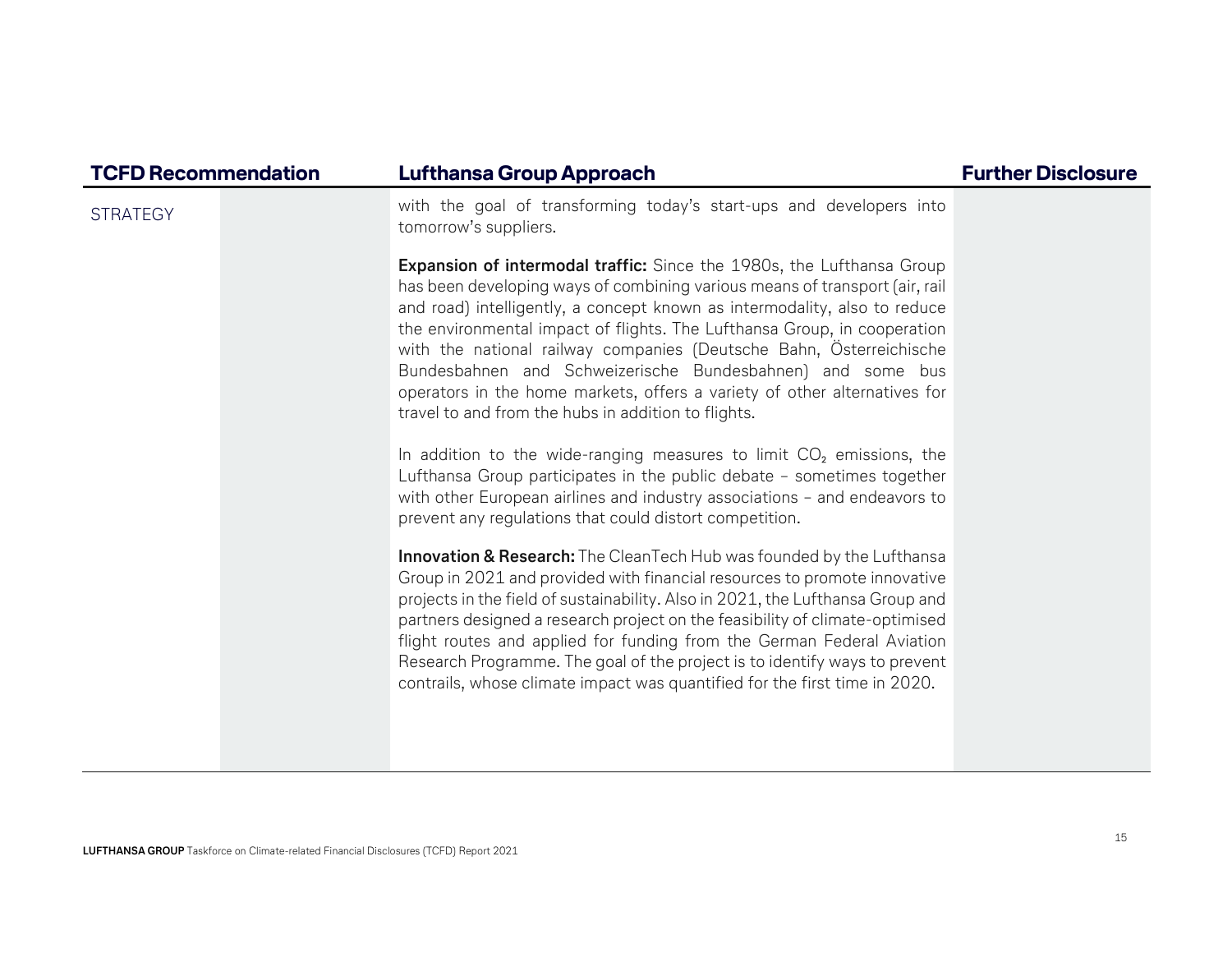### STRATEGY **C.** Describe the resilience of the organization's strategy, taking into consideration different climaterelated scenarios, including a 2°C or lower scenarioAs part of the strategy process, Lufthansa Group analyzed various industryand macro trends to model different possible future states of the aviation industry. One key trend considered in all future states is sustainability, largely driven by climate-related market and policy risks (e.g. changing customer behavior, emissions-based taxes/ fees, potential ban of ultrashort-haul flights). The base case assumes a gradual evolution of all relevant trends, whereas the "sustainability and social responsibility" case assumes that such trends (e.g. ban of domestic flights) become more relevant quickly or even turn dominant. The analysis identified success factors and key skills necessary to successfully master the transition. Taking into consideration intense cost competition and the so far limited willingness of customers to pay for environmentally friendly flying, turning sustainability measures into value contributing business cases will be key to achieve Lufthansa Group's targets of being CO<sub>2</sub>-neutral by 2050 and reducing net  $CO<sub>2</sub>$  emissions by half by 2030. In 2021/2022, Lufthansa Group has conducted a qualitative and quantitative scenario analysis to help Lufthansa Group to understand the potential impact of climate change on its business and to inform its strategy and financial planning, hence increasing the resilience of the Lufthansa Group. Lufthansa Group used two recognized IEA climate scenarios (IEA "Well Below 2°C Scenario (~1,8°C)" and the "Stated Policies Scenario (~2,7 $^{\circ}$ C)") to model the potential business and financial impact of two selected hot spots on its business in 2030 / 2050. Measures to strengthen and more closely integrate risk management and strategic planning were identified and discussed. In the next step, Lufthansa Group will incorporate the most relevant aspects into the established risk management and financial planning structures. Annual Report 2021, - Goals and strategies (p.18) Annual Report 2021 (Combined nonfinancial declaration), p.100ff. CDP Report 2021, C2.3a – C3.1f.

### TCFD Recommendation Lufthansa Group Approach **Fundation** Further Disclosure

### LUFTHANSA GROUP Taskforce on Climate-related Financial Disclosures (TCFD) Report 2021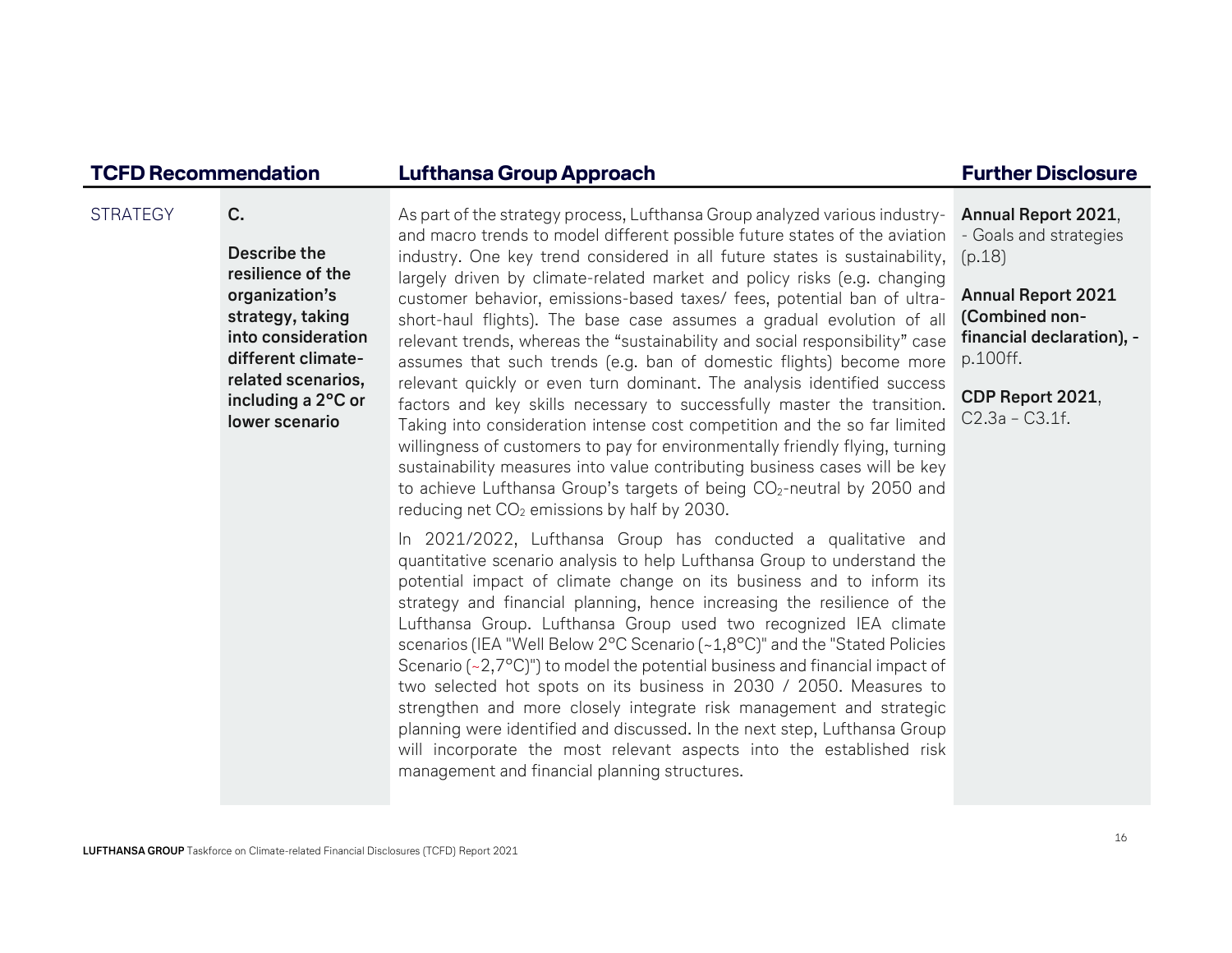| <b>TCFD Recommendation</b>                      |                                                                                                                 | <b>Lufthansa Group Approach</b>                                                                                                                                                                                                                                                                                                                                                                                                                                                                                                                                                                                                                                                                                                                                                                                                                                                                                                                                                                                                                                                                                                                                                                                                                                                                                                                                                                                                                                                                                                                                                                                                    | <b>Further Disclosure</b>                                                          |
|-------------------------------------------------|-----------------------------------------------------------------------------------------------------------------|------------------------------------------------------------------------------------------------------------------------------------------------------------------------------------------------------------------------------------------------------------------------------------------------------------------------------------------------------------------------------------------------------------------------------------------------------------------------------------------------------------------------------------------------------------------------------------------------------------------------------------------------------------------------------------------------------------------------------------------------------------------------------------------------------------------------------------------------------------------------------------------------------------------------------------------------------------------------------------------------------------------------------------------------------------------------------------------------------------------------------------------------------------------------------------------------------------------------------------------------------------------------------------------------------------------------------------------------------------------------------------------------------------------------------------------------------------------------------------------------------------------------------------------------------------------------------------------------------------------------------------|------------------------------------------------------------------------------------|
|                                                 |                                                                                                                 | The results of the quantitative scenario analysis confirm that Lufthansa<br>Group's strategic initiatives (see above) are suitable to minimize the<br>respective risks and to create opportunities.                                                                                                                                                                                                                                                                                                                                                                                                                                                                                                                                                                                                                                                                                                                                                                                                                                                                                                                                                                                                                                                                                                                                                                                                                                                                                                                                                                                                                                |                                                                                    |
| <b>RISK</b><br><b>MANAGEMENT</b><br><b>RISK</b> | Α.<br>Describe the<br>organization's<br>processes for<br>identifying and<br>assessing climate-<br>related risks | The Lufthansa Group has implemented a systematic Enterprise Risk Annual Report 2021,<br>Management process at Group level. It aims to fully identify material risks,<br>to present and compare them transparently and to assess and manage<br>them. Risk owners are obliged to monitor risks proactively and to include<br>relevant information in the planning, steering and control processes. The<br>Group guidelines on risk management approved by the Executive Board<br>define all the binding methodological and organizational standards for<br>dealing with opportunities and risks.<br>Risks are assessed by the respective risk owners and aggregated in a risk<br>map by the risk management function. This process takes into account all<br>kind of risks, i.e. also risks related to climate change - including physical<br>and transitional risks. The risk map is updated quarterly in close cooperation<br>with different committees/departments throughout the Lufthansa Group.<br>Thereby it is ensured that various professionals and environmental experts<br>evaluate the climate-related risks/ opportunities. Based on their<br>assessment the financial and strategic impact on the Group from climate-<br>related risks is made transparent. The methodological evaluation of risks<br>within the Enterprise Risk Management at Lufthansa Group distinguishes<br>between qualitative and quantitative risks. Financial impacts of climate-<br>related risks are quantified if possible; otherwise, they are described as<br>qualitative/ strategic risks. Qualitative risks are long-term developments | - Opportunities and risk<br>report (p.76ff.)<br>CDP Report 2021,<br>$C2.1 - C2.2a$ |
| <b>MANAGEMENT</b>                               |                                                                                                                 |                                                                                                                                                                                                                                                                                                                                                                                                                                                                                                                                                                                                                                                                                                                                                                                                                                                                                                                                                                                                                                                                                                                                                                                                                                                                                                                                                                                                                                                                                                                                                                                                                                    |                                                                                    |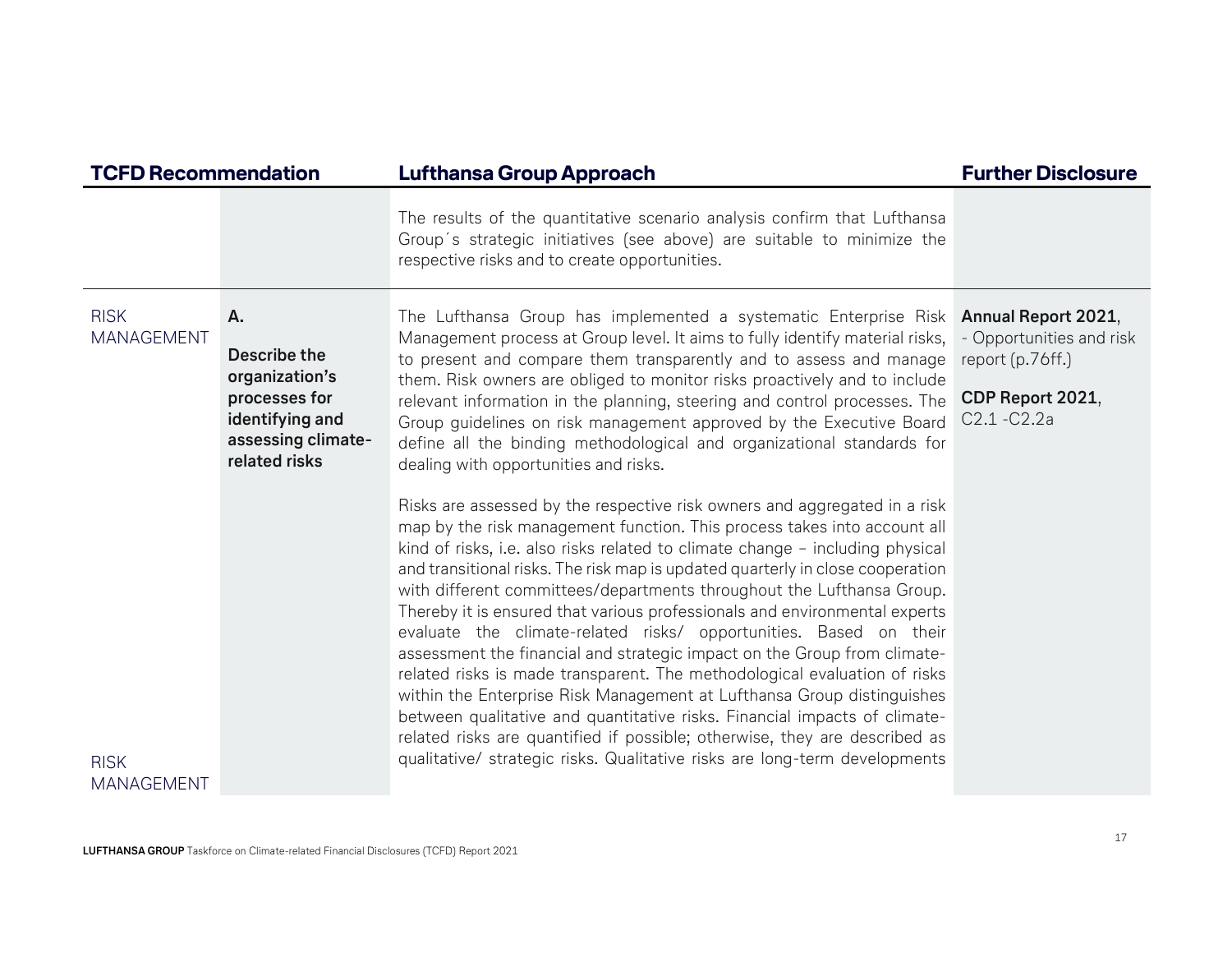and challenges with potentially adverse consequences for the Lufthansa Group.

At Lufthansa Group there are several processes in place to identify and assess different kinds of climate-related risks both on company level and on individual subsidiaries:

1. **Regulatory risks:** Lufthansa Group has a dedicated department (Corporate Responsibility) that regularly monitors environmental policy and regulative developments (e.g., through regular dialog with relevant authorities and policy makers) and analyses these developments for potential implications for the Lufthansa Group and its subsidiaries.

2. Physical risks: Lufthansa Group has dedicated experts within the Corporate Responsibility department who are in a continuous dialogue with climate scientists and institutions (e.g. German Aerospace Centre (Deutsches Zentrum für Luft- und Raumfahrt; DLR). Since 1994, Lufthansa Group actively participates in research projects aiming at understanding climate and atmospheric changes and their effect on air traffic. Examples see above. By these processes, Lufthansa Group experts (engineers, active pilots, profound scientists up to Ph.D.) are able to identify and assess potential physical long-term climate change risks for Lufthansa Group as well as potential measures to reduce, counter or adapt such risks.

3. Reputational Risks: To identify and assess potential reputational environmental/climate risks Lufthansa Group regularly conducts broad stakeholder surveys (10,000 participants in 2018) on sustainability. The responses of the stakeholders are combined with top management's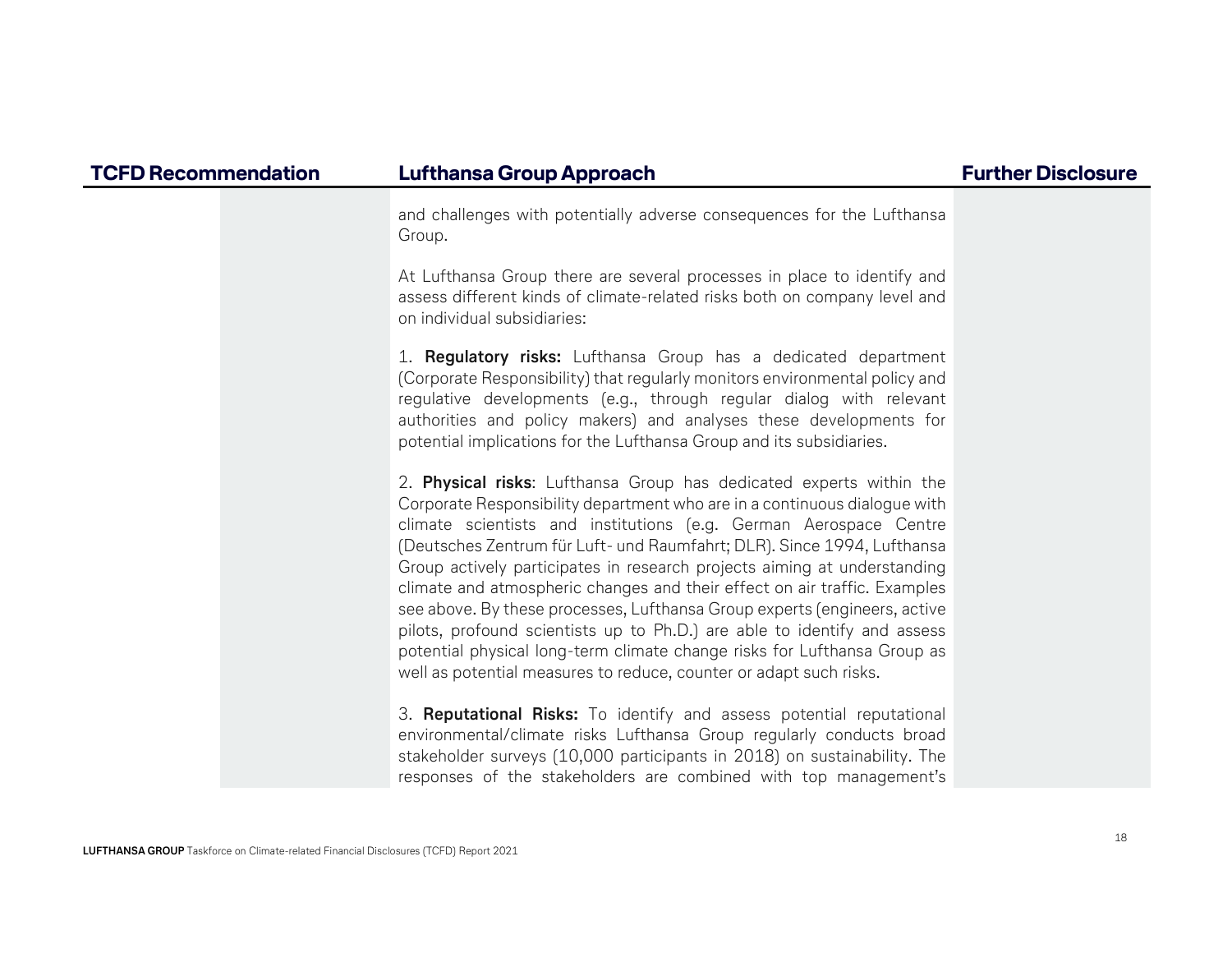| <b>TCFD Recommendation</b>       |                                                                                                                                                          | <b>Lufthansa Group Approach</b>                                                                                                                                                                                                                                                                                                                                                                                                                                                                                                                                                                                                 | <b>Further Disclosure</b>                                                                                             |
|----------------------------------|----------------------------------------------------------------------------------------------------------------------------------------------------------|---------------------------------------------------------------------------------------------------------------------------------------------------------------------------------------------------------------------------------------------------------------------------------------------------------------------------------------------------------------------------------------------------------------------------------------------------------------------------------------------------------------------------------------------------------------------------------------------------------------------------------|-----------------------------------------------------------------------------------------------------------------------|
|                                  |                                                                                                                                                          | assessments in a materiality matrix, which is being updated on a yearly<br>basis. Additionally Lufthansa Group is monitoring relevant media<br>reporting on climate and aviation related topics to identify potential<br>reputational risks for the Lufthansa Group and its subsidiaries.                                                                                                                                                                                                                                                                                                                                       |                                                                                                                       |
| <b>RISK</b><br><b>MANAGEMENT</b> | <b>B.</b><br>Describe the<br>organization's<br>processes for<br>managing climate-                                                                        | Key business units and climate risk owners cooperate in managing climate-<br>related risks and opportunities as part of Lufthansa Group's integrated<br>approach.<br>Additionally, specialists from the Corporate Responsibility department<br>coordinate climate-related research activities and support and facilitate                                                                                                                                                                                                                                                                                                        | Annual Report 2021, -<br>Opportunities and risk<br>report, $(p.76ff.)$<br><b>Annual Report 2021</b><br>(Combined non- |
|                                  | related risks                                                                                                                                            | climate risk and climate opportunity management activities across the<br>Group.<br>As and when required, the GEC (Group Executive Committee, see<br>GOVERNANCE A.) handles climate-related issues on board level.                                                                                                                                                                                                                                                                                                                                                                                                               | financial declaration), -<br>p.89ff.<br>CDP Report 2021,<br>C2.2a                                                     |
| <b>RISK</b><br><b>MANAGEMENT</b> | C.<br>Describe how<br>processes for<br>identifying,<br>assessing, and<br>managing climate-<br>related risks are<br>integrated into the<br>organization's | The systematic Enterprise Risk Management of the Lufthansa Group as<br>described above takes into account all relevant risks, i.e. also risks related<br>to climate change - including physical and transitional risks and<br>opportunities.<br>The results of the quantitative scenario analysis mentioned above<br>contribute, among other things, to a better assessment of the previously<br>identified climate-related risks. Furthermore, the scenario analysis<br>highlights that climate-related risks and opportunities must be analysed<br>with regard to their short-, medium- and long-term effects. These findings | Annual Report 2021,<br>- Opportunities and risk<br>report, (p.76ff.)<br>CDP Report 2021,<br>C2.2                      |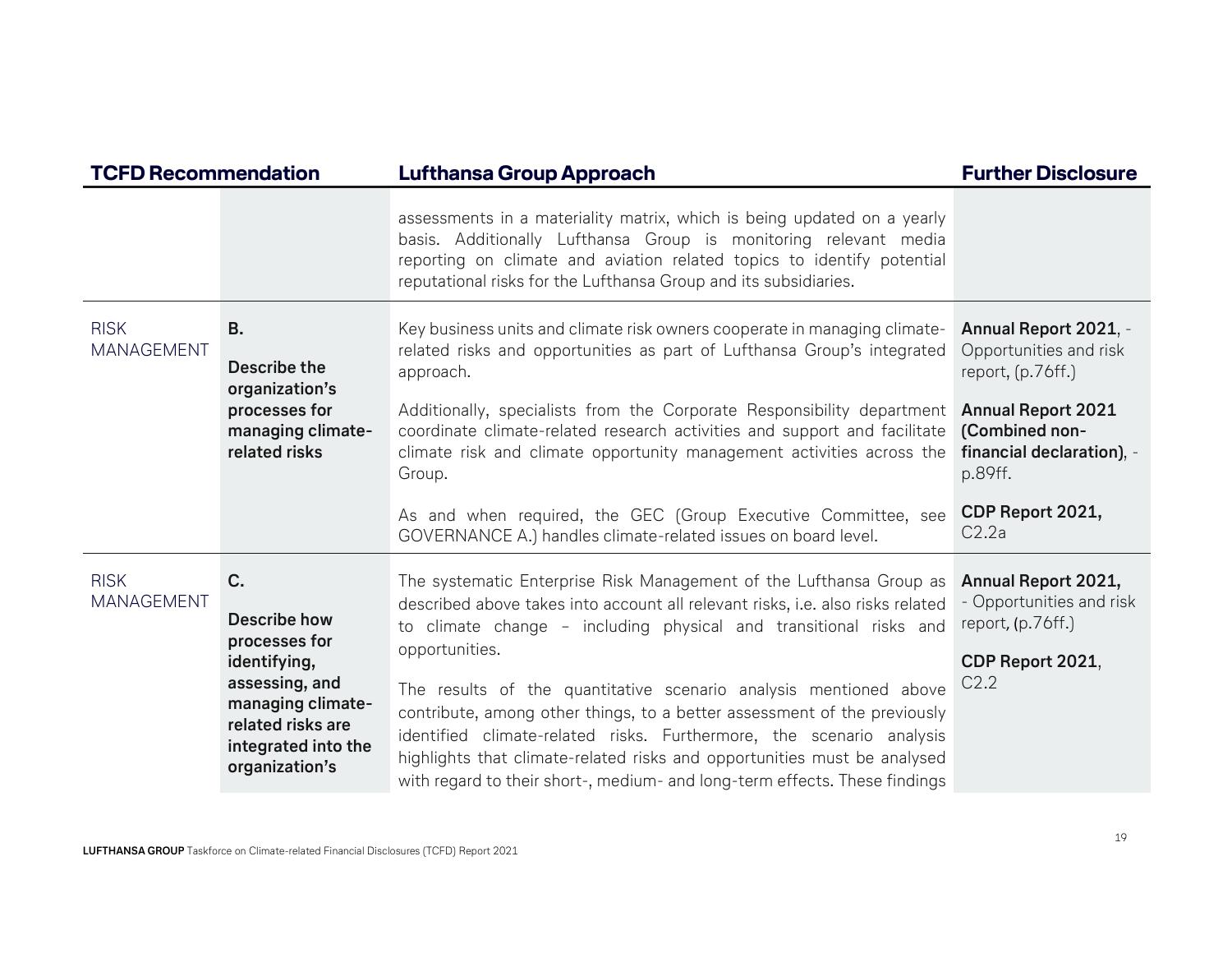| <b>TCFD Recommendation</b>           |                                                                                                                                                                                         | <b>Lufthansa Group Approach</b>                                                                                                                                                                                                                                                                                                                                                                                                                                                                                                                                                                                                                                                                                                                                                                                                                                                                                                                                                                                                                                                                                                                                                                                                                                                                                                                                                                                                                                        | <b>Further Disclosure</b>                                                                                                                                                                                                                                 |  |
|--------------------------------------|-----------------------------------------------------------------------------------------------------------------------------------------------------------------------------------------|------------------------------------------------------------------------------------------------------------------------------------------------------------------------------------------------------------------------------------------------------------------------------------------------------------------------------------------------------------------------------------------------------------------------------------------------------------------------------------------------------------------------------------------------------------------------------------------------------------------------------------------------------------------------------------------------------------------------------------------------------------------------------------------------------------------------------------------------------------------------------------------------------------------------------------------------------------------------------------------------------------------------------------------------------------------------------------------------------------------------------------------------------------------------------------------------------------------------------------------------------------------------------------------------------------------------------------------------------------------------------------------------------------------------------------------------------------------------|-----------------------------------------------------------------------------------------------------------------------------------------------------------------------------------------------------------------------------------------------------------|--|
|                                      | overall risk<br>management                                                                                                                                                              | will be considered for further development of risk management processes<br>at Lufthansa Group.                                                                                                                                                                                                                                                                                                                                                                                                                                                                                                                                                                                                                                                                                                                                                                                                                                                                                                                                                                                                                                                                                                                                                                                                                                                                                                                                                                         |                                                                                                                                                                                                                                                           |  |
| <b>METRICS AND</b><br><b>TARGETS</b> | Α.<br>Disclose the<br>metrics used by the<br>organization to<br>assess climate-<br>related risks and<br>opportunities in line<br>with its strategy<br>and risk<br>management<br>process | In order to measure and manage climate-related risks and in line with its<br>strategic target to reduce the net carbon footprint by half in 2030 and<br>reach carbon-neutrality in 2050, Lufthansa Group monitors its CO <sub>2</sub><br>emissions, (specific) fuel consumption and specific carbon emissions.<br>The Lufthansa Group factors specific carbon emissions into its<br>management system in order to enable sustainable value creation that does<br>not come at the expense of a higher environmental impact. In fact, the aim<br>is also to reduce specific carbon emissions continuously.<br>Absolute CO <sub>2</sub> emissions of Lufthansa Group aircraft in 2021 increased by<br>20% to 13.7 million tonnes (previous year: 11.4 million tonnes, 2019: 33.1<br>million tonnes). CO <sub>2</sub> emissions per freight tonne-kilometre were reduced by<br>1% to 869 grammes (previous year: 880 grammes). Specific CO <sub>2</sub> emissions<br>per passenger-kilometre were 3% lower than in the previous year at 101.6<br>grammes (previous year: 105.2 grammes).<br>The decline in the Group fleet's specific consumption compared with the<br>previous period was mainly due to changes in the route network and the<br>resulting increase in average flight length. Longer flight segments have a<br>better specific consumption because the energy-intensive take-off and<br>landing account for a lower proportion of the total flight length. | <b>Annual Report 2021</b><br>(Combined non-<br>financial declaration), -<br>p.100ff.<br>Annual Report 2021, -<br><b>Goals and Strategies</b><br>(p.20f.)<br>Factsheet<br><b>Sustainability 2021</b><br>CDP Report 2021,<br>C4.2, C9.1,<br>C-TO9.3/C-TS9.3 |  |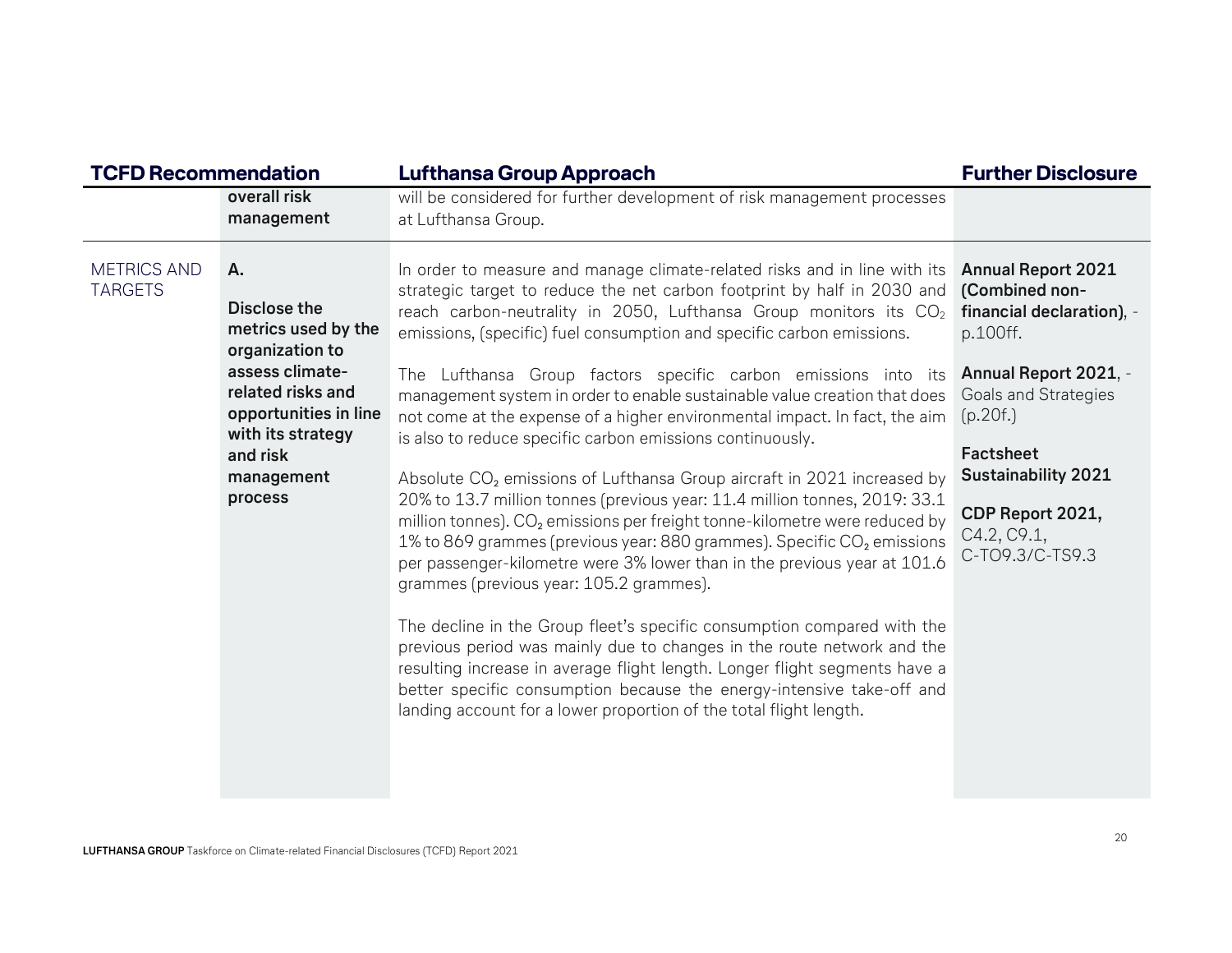### METRICS AND TARGETS

| <b>ENVIRONMENTAL DATA1,2,3</b>                                  |                  | 2021       | 2020       | Change   |
|-----------------------------------------------------------------|------------------|------------|------------|----------|
| <b>Resource consumption</b>                                     |                  |            |            |          |
| Fuel consumption                                                | tonnes           | 4,324,746  | 3,507,461  | $+23.3%$ |
| Fuel consumption, specific,<br>all types of transport           | g/tkm            | 276        | 280        | $-1.6%$  |
| Fuel consumption, specific,<br>passenger transportation         | <b>I/100</b> pkm | 4.05       | 4.18       | $-3.1%$  |
| Fuel consumption, specific,<br>freight transportation           | g/tkm            | 216        | 214        | $+0.9%$  |
| <b>Emissions</b>                                                |                  |            |            |          |
| Carbon dioxide emissions                                        | tonnes           | 13,622,950 | 11,048,504 | $+23.3%$ |
| Carbon dioxide emissions,<br>specific, all types of transport   | q/tkm            | 869        | 880        | $-1.2%$  |
| Carbon dioxide emissions,<br>specific, passenger transportation | kg/100 pkm       | 10.16      | 10.52      | $-3.4%$  |

1 The following companies are included in the 2021 reporting year: Lufthansa (including Lufthansa CityLine, Eurowings Discover and Air Dolomiti), SWISS (including Edelweiss Air), Austrian Airlines, Eurowings (including Germanwings), Brussels Airlines and Lufthansa Cargo. Other flights are excluded, as are services from third parties as the Group's influence over their performance is limited. 2 Types of flights considered: all scheduled and chartered flights (excluding ground services). 3 Actual fuel consumption/carbon dioxide emissions from flight operations, in tonnes, based on all flight events under the relevant operating flight number. This includes consumption/carbon dioxide emissions from gate to gate, i.e. including taxiing, holding patterns and flight detours.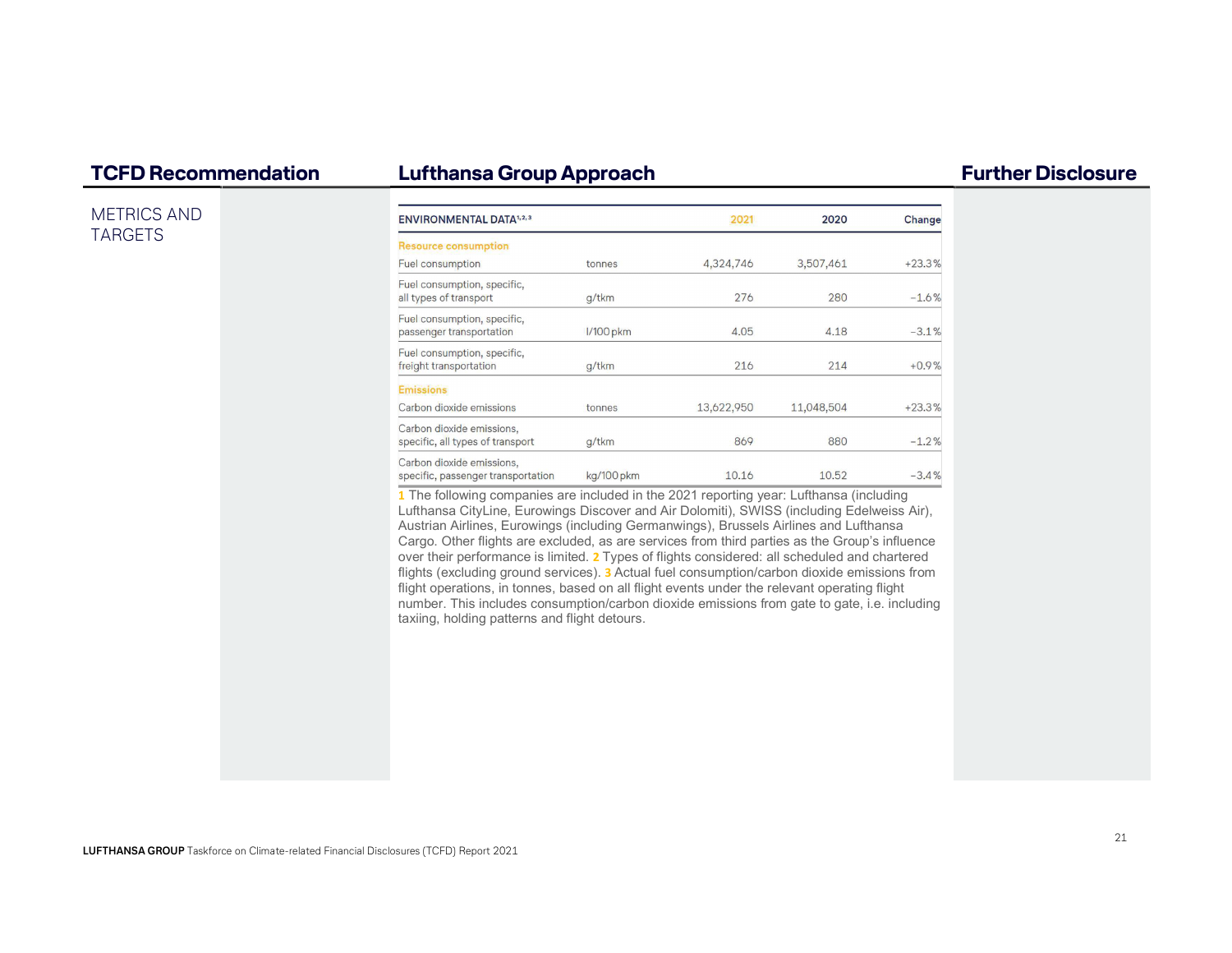|                                      |                                                                                                                                              |                 |                                                                                                                                                                                                                                                                                                                                                                                                                                                                                                                                                                                                                                                                                                                                                   |           |                      |           | Lufthansa also monitors the split of $CO2$ by passenger and freight.                                                                                                                                                                                                                                                                                                                                                                                              |           |                                                                                   |
|--------------------------------------|----------------------------------------------------------------------------------------------------------------------------------------------|-----------------|---------------------------------------------------------------------------------------------------------------------------------------------------------------------------------------------------------------------------------------------------------------------------------------------------------------------------------------------------------------------------------------------------------------------------------------------------------------------------------------------------------------------------------------------------------------------------------------------------------------------------------------------------------------------------------------------------------------------------------------------------|-----------|----------------------|-----------|-------------------------------------------------------------------------------------------------------------------------------------------------------------------------------------------------------------------------------------------------------------------------------------------------------------------------------------------------------------------------------------------------------------------------------------------------------------------|-----------|-----------------------------------------------------------------------------------|
|                                      |                                                                                                                                              |                 | CO <sub>2</sub> EMISSIONS <sup>1</sup> 2021                                                                                                                                                                                                                                                                                                                                                                                                                                                                                                                                                                                                                                                                                                       |           |                      |           |                                                                                                                                                                                                                                                                                                                                                                                                                                                                   |           |                                                                                   |
|                                      |                                                                                                                                              | in tonnes       |                                                                                                                                                                                                                                                                                                                                                                                                                                                                                                                                                                                                                                                                                                                                                   |           |                      |           |                                                                                                                                                                                                                                                                                                                                                                                                                                                                   |           |                                                                                   |
|                                      |                                                                                                                                              |                 | <b>Passengers</b>                                                                                                                                                                                                                                                                                                                                                                                                                                                                                                                                                                                                                                                                                                                                 | <b>PY</b> | Freight <sup>2</sup> | <b>PY</b> | <b>Total</b>                                                                                                                                                                                                                                                                                                                                                                                                                                                      | <b>PY</b> |                                                                                   |
|                                      |                                                                                                                                              | CO <sub>2</sub> |                                                                                                                                                                                                                                                                                                                                                                                                                                                                                                                                                                                                                                                                                                                                                   |           |                      |           | 9,100,317 +27.9% 4,522,633 +15.0% 13,622,950 +23.3%                                                                                                                                                                                                                                                                                                                                                                                                               |           |                                                                                   |
|                                      |                                                                                                                                              |                 | 1 For the 2020 reporting year, the following applies: all routes and charter flights operated by<br>Lufthansa (including Lufthansa CityLine, Eurowings Discover and Air Dolomiti), SWISS<br>(including Edelweiss Air), Austrian Airlines, Eurowings (including Germanwings), Brussels<br>Airlines and Lufthansa Cargo. Services provided by third parties are excluded, as their<br>performance can only be influenced to a limited degree. Absolute emissions from flight<br>operations, in tonnes (all routes and charter flights). This includes emissions from gate to<br>gate, i.e. including taxiing, holding patterns and flight detours. 2 Based on freight tonne<br>kilometres (FTKT), transported in both cargo and passenger aircraft. |           |                      |           |                                                                                                                                                                                                                                                                                                                                                                                                                                                                   |           |                                                                                   |
| <b>METRICS AND</b><br><b>TARGETS</b> | <b>B.</b><br>Disclose Scope 1,<br>Scope 2, and, if<br>appropriate, Scope<br>3 greenhouse gas<br>(GHG) emissions,<br>and the related<br>risks |                 | three main categories (scopes).                                                                                                                                                                                                                                                                                                                                                                                                                                                                                                                                                                                                                                                                                                                   |           |                      |           | Most of Lufthansa Group's CO <sub>2</sub> emissions are direct emissions (Scope 1)<br>from its own operations. However, greenhouse gas emissions are also<br>generated in other parts of the value chain and the Group takes all $CO2$<br>emissions into account and accordingly discloses Scope 1-3 emissions.<br>The Lufthansa Group determines its $CO2$ emissions on the basis of the<br>Greenhouse Gas Protocol (GHG Protocol), which divides emissions into |           | Factsheet<br>Sustainability 2021,<br>p.21<br>CDP report 2021,<br>C6.1, C6.3, C6.5 |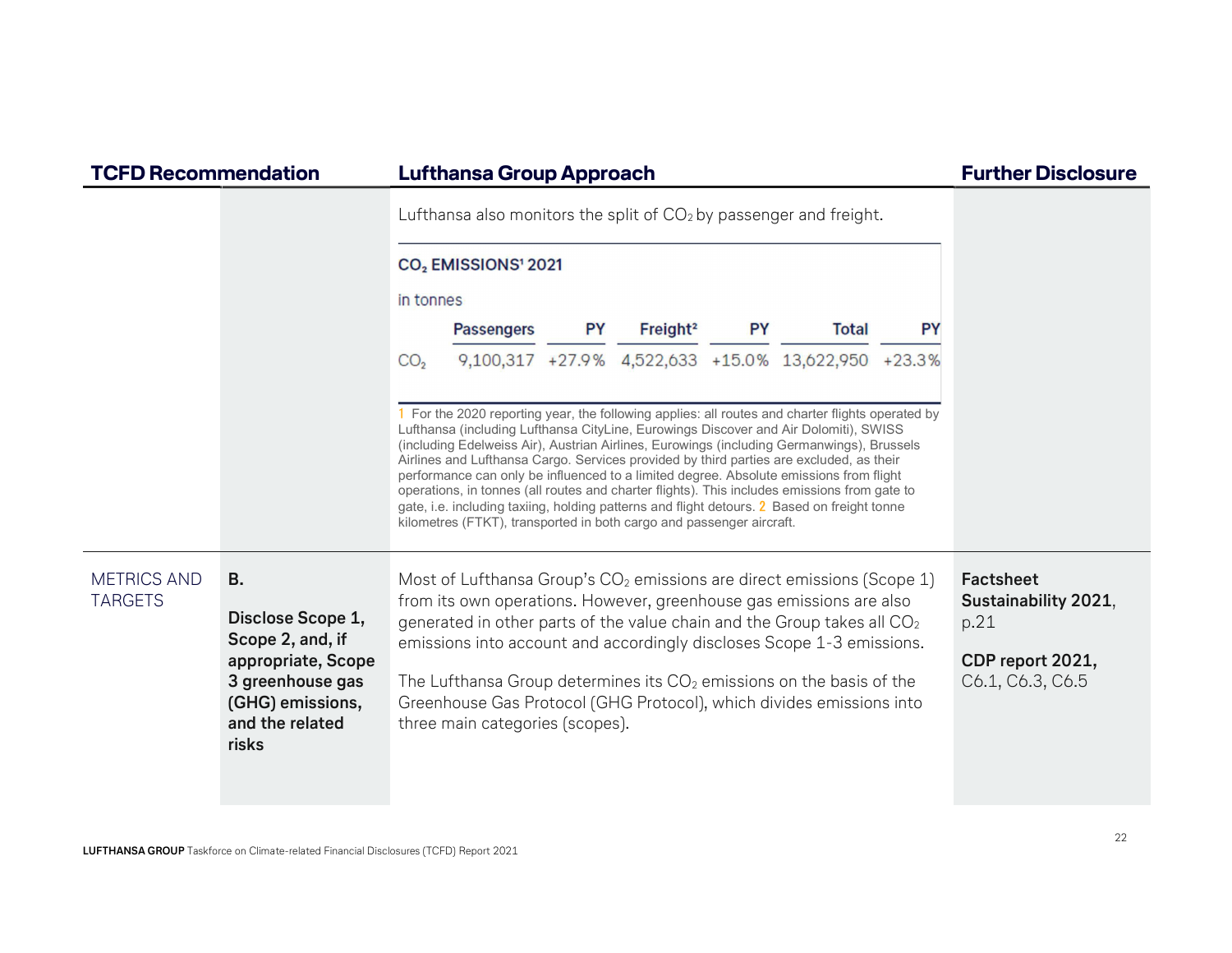**DIRECT AND INDIRECT CO, EMISSIONS** 

### METRICS AND TARGETS



 operations and within the recorded Scope 3 emissions about 65% originate from the upstream supply chain of the kerosene used, the main risks lie in the emissions from the extraction, transport and consumption of the kerosene used. For detailed risk description see Chapter "Strategy A.".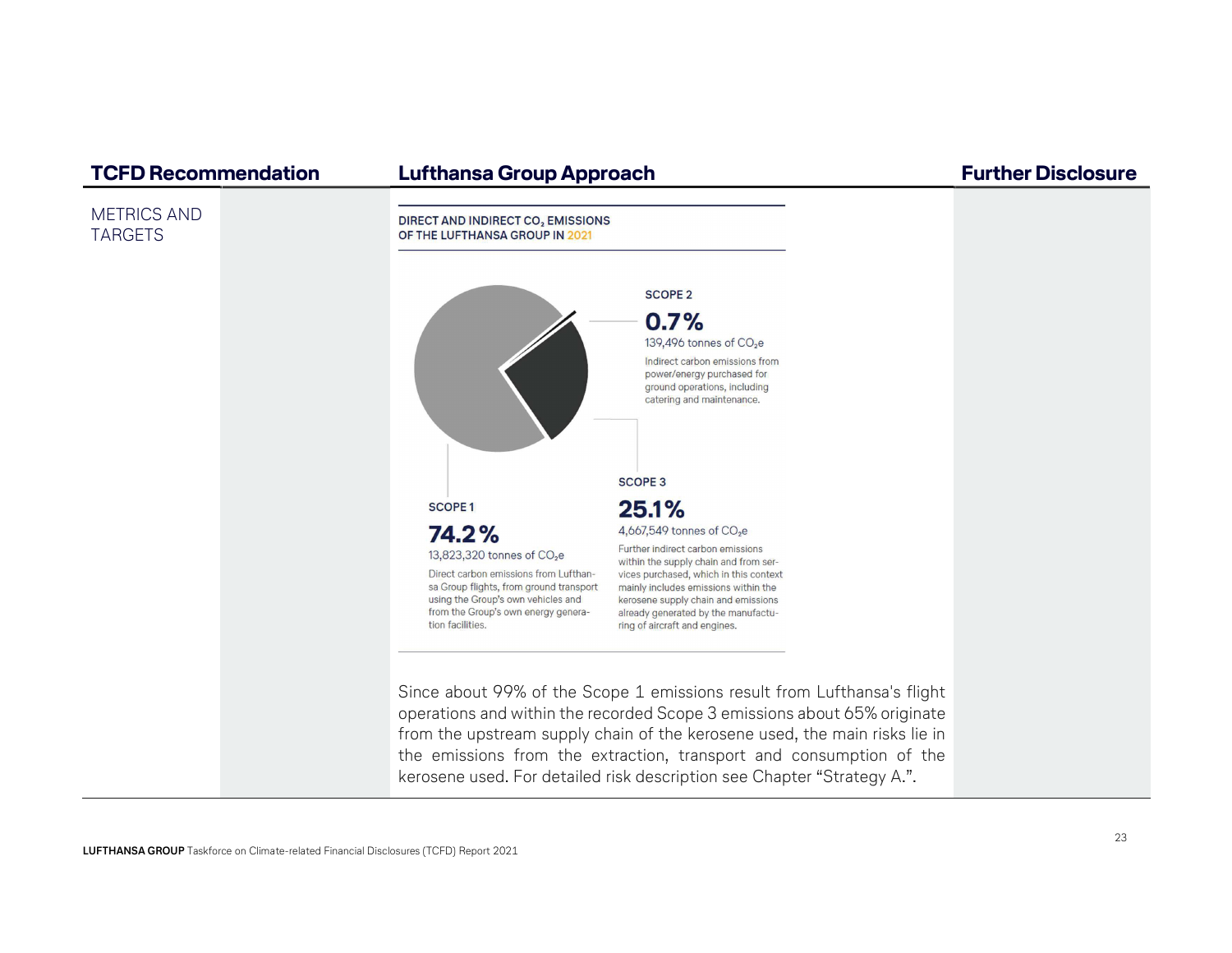### METRICS AND TARGETS C.Describe the targets used by the organization to manage climaterelated risks and opportunities and performance against targets Lufthansa Group has set several targets combined with concrete measures to reduce their climate change impact and to manage climate related risks and opportunities: ß Lufthansa Group expands its own emission reduction targets. As befits its pioneering role, in 2020 the Lufthansa Group defined its own carbon reduction targets, which in some cases are more ambitious. Net emissions are expected to be halved in 2030 compared with 2019. The Lufthansa Group plans to be carbonneutral by 2050. In November 2021, the Lufthansa Group further specified its emission reduction targets, made a commitment to science-based targets and submitted an application for validation of these reduction targets for 2030 in accordance with the Aviation Sector Guidance of the Science-based Targets Initiative (SBTi). This initiative has defined science-based targets based on a remaining carbon budget. The Group also aims to switch to carbon-neutral mobility on the ground in its home markets by 2030.  $\blacksquare$  In March 2019, the Lufthansa Group Executive Board adopted the goal of transition into CO2-neutral mobility on the ground in Germany, Austria, Switzerland and Belgium until 2030. That means that Lufthansa Group aims to switch all own ground vehicles used at the airports in these countries to a low carbon energy. This is including also the switch to 100 % carbon neutral electricity at all Lufthansa Group facilities in these home market countries as soon as possible (see target below). The switch to 100 % carbon neutral Annual Report 2021 (Combined nonfinancial declaration), p.101ff CDP Report 2021,C4.1a-C4.2c

electricity has been started in January 2020.

TCFD Recommendation Lufthansa Group Approach **Fundation** Further Disclosure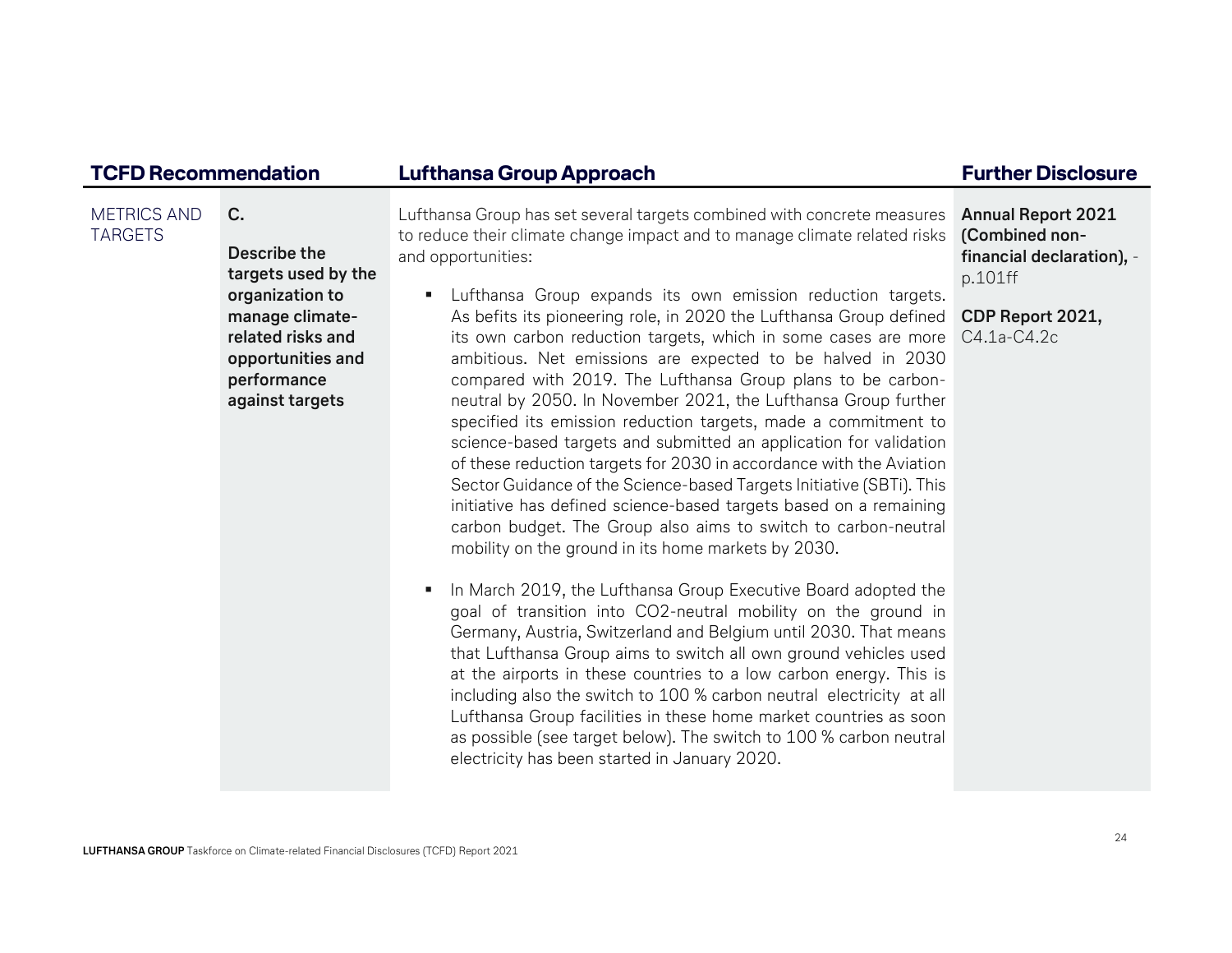| <b>TCFD Recommendation</b>           | <b>Lufthansa Group Approach</b>                                                                                                                                                                                                                                                                                                                                                                                                                                                                                                                                                                                                                                                                                                                                                                                                                     | <b>Further Disclosure</b> |
|--------------------------------------|-----------------------------------------------------------------------------------------------------------------------------------------------------------------------------------------------------------------------------------------------------------------------------------------------------------------------------------------------------------------------------------------------------------------------------------------------------------------------------------------------------------------------------------------------------------------------------------------------------------------------------------------------------------------------------------------------------------------------------------------------------------------------------------------------------------------------------------------------------|---------------------------|
| <b>METRICS AND</b><br><b>TARGETS</b> | Reduce 25% of Scope 1 and 2 emissions at Lufthansa Technik<br>$\bullet$<br>production sites until 2025 (base year 2018). Target achievement<br>was at 128% at the end of 2021. Thus Lufthansa Technik had even<br>achieved a 32% reduction in Scope 1 and 2 emissions compared to<br>2018. This means that this goal has already been met 4 years before<br>the set target date.                                                                                                                                                                                                                                                                                                                                                                                                                                                                    |                           |
|                                      | 100% Carbon Offsetting offsetting of carbon emissions from work-<br>٠<br>related flights taken by Lufthansa Group employees around the<br>world - over $25,000$ tonnes of $CO2$ were offset through the climate<br>protection organisation myclimate.                                                                                                                                                                                                                                                                                                                                                                                                                                                                                                                                                                                               |                           |
|                                      | "Sustainable Choices" gives business clients of the Lufthansa<br>$\blacksquare$<br>Group the option to offset carbon dioxide from individual shipments<br>through climate projects or in combination with sustainable fuel.                                                                                                                                                                                                                                                                                                                                                                                                                                                                                                                                                                                                                         |                           |
|                                      | Lufthansa Group played a major role in setting ambitious climate<br>٠<br>related targets within the national and international airline<br>associations of which the Lufthansa Group is a member, In October<br>2021 the International Air Transport Association (IATA) adopted a<br>resolution for global aviation that commits the global aviation sector<br>(IATA member airlines) to reducing its net carbon emissions to zero<br>by 2050. This commitment is in line with the goal of the Paris<br>Climate Agreement to limit global warming to significantly below 2<br>degrees Celsius. Via the European airline association (A4E), the<br>Lufthansa Group is also involved in the Destination 2050 study - an<br>initiative by five European air transport associations (A4E, ACI<br>EUROPE, ASD, CANSO and ERA) which began in summer 2019. |                           |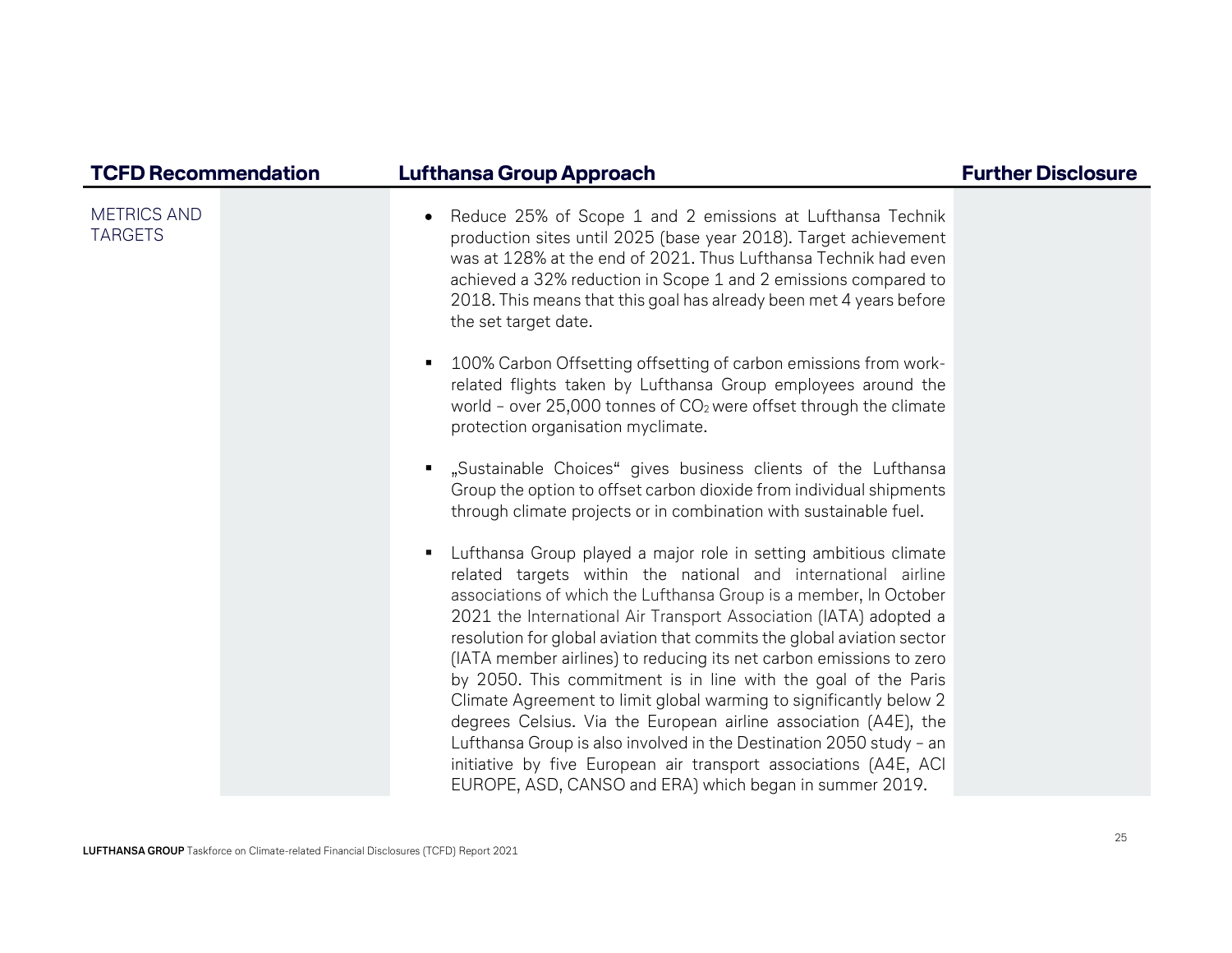| <b>TCFD Recommendation</b>           |  | <b>Lufthansa Group Approach</b>                                                                                                                                                                                                                                                                                                                                                                  | <b>Further Disclosure</b> |
|--------------------------------------|--|--------------------------------------------------------------------------------------------------------------------------------------------------------------------------------------------------------------------------------------------------------------------------------------------------------------------------------------------------------------------------------------------------|---------------------------|
| <b>METRICS AND</b><br><b>TARGETS</b> |  | As aviation is generally considered an industry that is "difficult to<br>decarbonise", the aim of this study was to examine emission<br>reduction potentials, taking into account the current state of the art<br>and science. The focus is on significant reductions by 2030 and<br>achieving carbon neutrality by 2050. The aim is to never exceed the<br>level of emissions recorded in 2019. |                           |

About this report: This report primarily contains information that have already been disclosed by Lufthansa Group (e.g. within its Annual Report 2021, the Factsheet Sustainablity 2021 or as part of its CDP Climate reporting). Under "Lufthansa Group Approach", the Group has primarily taken information from these existing disclosures and supplemented them selectively with additional information to provide a more accurate picture of the current state of its efforts. Potential climate risks and opportunities have been further analysed by conduction of a qualitative and quantitative scenario analysis.. Under "Further Disclosure", Lufthansa Group references the key sources where the interested reader can find information relating to the specific TCFD recommendations within the Group's disclosures.